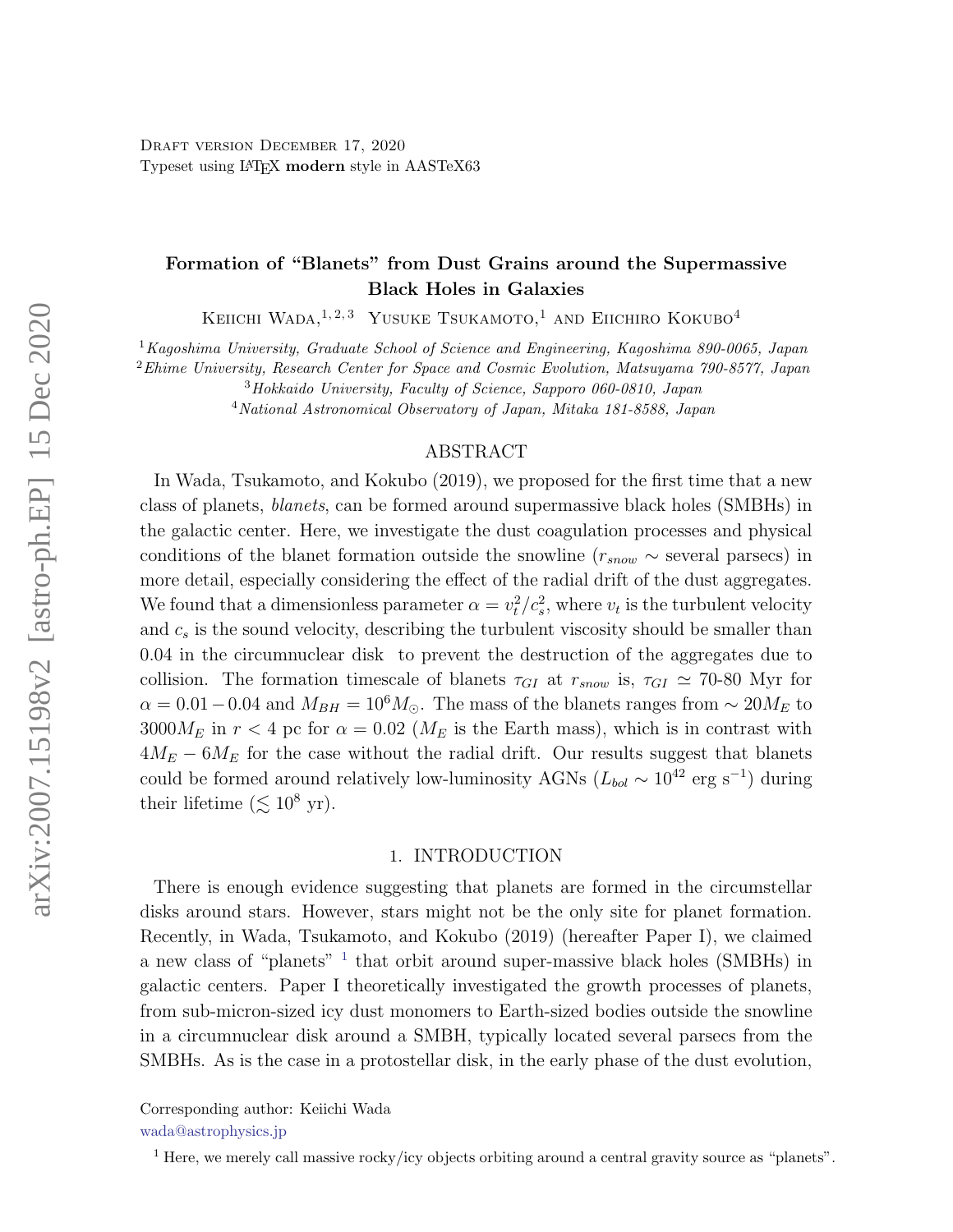low-velocity collisions between dust particles promote sticking; therefore, the internal density of the dust aggregates decreases with growth [\(Okuzumi et al.](#page-17-0) [2012;](#page-17-0) [Kataoka](#page-17-1) [et al.](#page-17-1) [2013\)](#page-17-1). When the size of porous dust aggregates reaches 0.1–1 cm, the collisional and the gas-drag compression become effective, and as a result, the internal density stops decreasing. Once 10–100 m sized aggregates are formed, they decouple from gas turbulence, and as a result, the aggregate layer becomes gravitationally unstable [\(Michikoshi, & Kokubo](#page-17-2) [2016,](#page-17-2) [2017\)](#page-17-3), leading to the formation of "planets" due to the fragmentation of the layer, with ten times the mass of the earth. The objects orbit the SMBHs with an orbital time of  $10^5 - 10^6$  years. To distinguish them from standard planets, we hereafter call these hypothetical astronomical objects *blanets*  $2$ .

The results reported in Paper I, however, have two major limitations. One is that the collisional velocity between the dust aggregates might become too large ( $>$  several 100 m s<sup>-1</sup> at the Stokes parameter,  $S_t \sim 1$ ). And if the collisional velocity is that large, rather than growing, the aggregates might get destroyed. In Paper I, we used the numerical experiments conducted by [Wada et al.](#page-17-4)  $(2009)^3$  $(2009)^3$  $(2009)^3$  on the collisions between the dust aggregates, wherein the critical collisional velocity  $(v_{crit})$  scales with the mass  $m_d$  of the dust aggregates, as  $v_{crit} \propto m_d^{1/4}$  $\frac{d}{d}$ . However, this is correct only for the headon collisions, as stated in the paper. Moreover, [Wada et al.](#page-17-4) [\(2009,](#page-17-4) [2013\)](#page-17-5) showed that the growth efficiency of the dust aggregates depends on the impact parameter of the collisions, and as a result,  $v_{crit}$  does not strongly depend on the mass of the dust aggregates, if off-set collisions are taken into account. They concluded that  $v_{crit} \simeq 80$ m s<sup>-1</sup> for the ice monomers<sup>[4](#page-1-2)</sup>. This low critical velocity is also one of the obstacles in the planet formation in circumstellar disks. In this follow-up paper, we adopt  $v_{crit} \approx 80 \text{ m s}^{-1}$  as a constraint on the growth of the dust aggregates.

Another limitation of Paper I is that the size of dust aggregates  $a_d$  and collisional velocity  $\Delta v$  show runaway growth in the collisional compression phase around  $S_t \sim 1$ . However, this rapid growth would not be realistic if a more natural treatment of the internal density of the dust is considered (§2.2.1, see also §3).

Moreover, there is a critical process that may promote blanet formation. In paper I, we did not take into account the radial drift of the dust particles as the first approximation. The radial velocity of the dust  $v_{r,d}$  relative to the gas [\(Weidenschilling](#page-17-6) [1977;](#page-17-6) [Tsukamoto et al.](#page-17-7) [2017\)](#page-17-7) is  $v_{r,d} \sim S_t \eta v_K$ , and  $\eta \sim (c_s/v_K)^2$ , where  $c_s$  is the gas isothermal sound velocity and  $v_K$  is the Keplerian rotational velocity. In the circumnuclear disk around a SMBH, initially  $S_t \eta \sim 10^{-4} - 10^{-3}$ . Then the drift time of the dust particle  $t_{drift} \sim r/v_{r,d} \sim 5-50(M_{BH}/10^7M_{\odot})^{1/2}(r/1pc)^{1/2}$  Myr. This is not negligibly small for the lifetime of the active galactic nucleus (AGN), i.e.,

<span id="page-1-0"></span><sup>&</sup>lt;sup>2</sup> This does not necessarily mean a simple abbreviation of "black hole planet", because this new class of objects does not resemble the planets in the solar system nor any known exoplanet systems, in a sense that a swarm of super-Earth mass objects are orbiting around the central gravity source. See also §4.2.

<span id="page-1-1"></span><sup>3</sup> Note that [Wada et al.](#page-17-4) [\(2009\)](#page-17-4) and [Wada et al.](#page-17-5) [\(2013\)](#page-17-5) were written by Koji Wada and his collaborators, not by the first author of this paper.

<span id="page-1-2"></span><sup>&</sup>lt;sup>4</sup> Here, we suppose water ice [\(Sato et al.](#page-17-8) [2016\)](#page-17-8). In fact, the presence of  $H_2O$  in AGNs is suggested by maser observations (e.g., [Greenhill et al.](#page-17-9) [2003\)](#page-17-9), and by chemical models (e.g., [Wada et al.](#page-17-10) [2016\)](#page-17-10). Note that  $v_{crit}$  is much smaller ( $\sim 1 \text{ m s}^{-1}$ ) for silicate monomers [\(Wada et al.](#page-17-4) [2009\)](#page-17-4)). Therefore, we here consider dust evolution outside the snowline.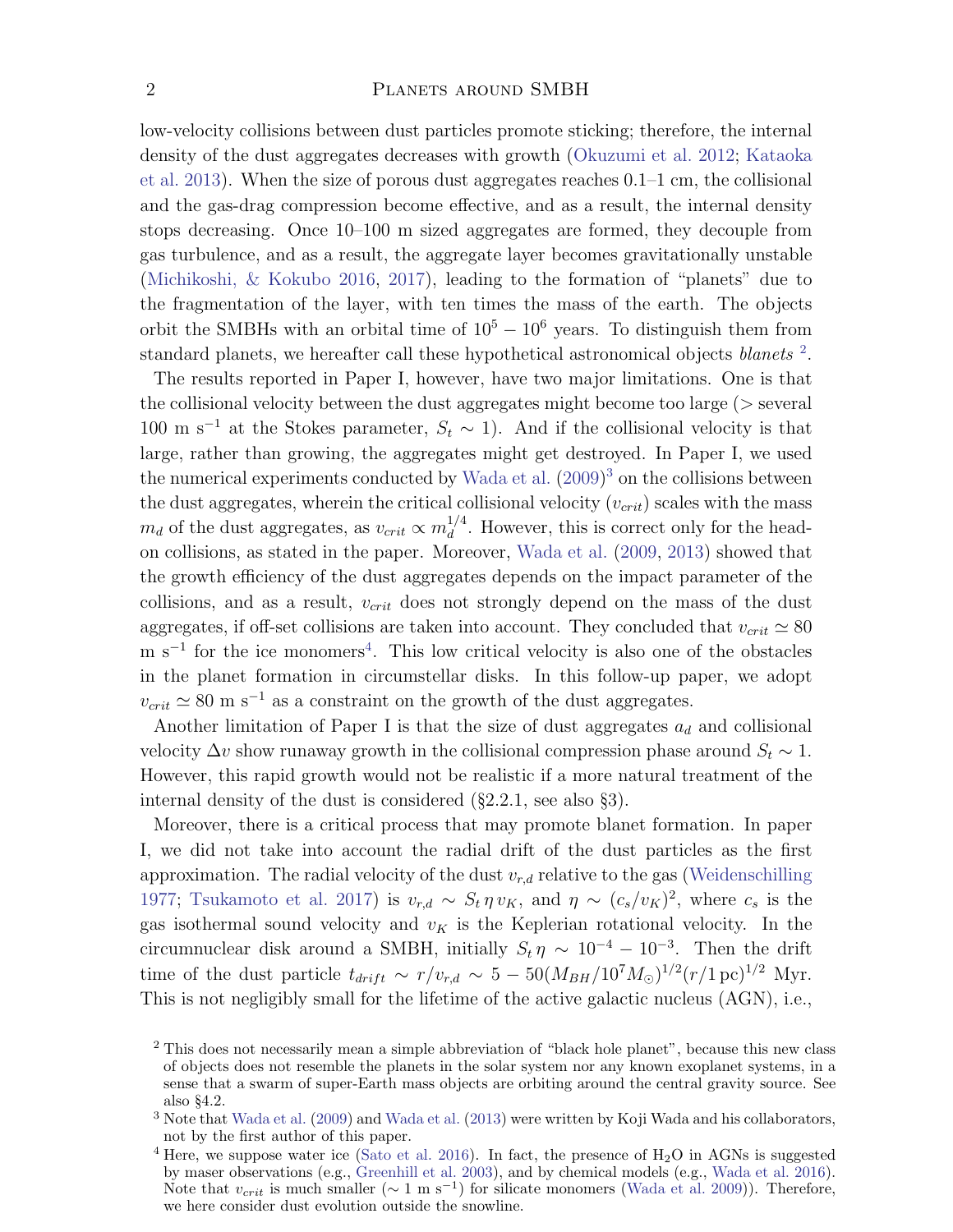$10^7 - 10^8$  yr. In this paper, we investigate the effects of the radial drift of the dust particles.

The remainder of this paper is organized as follows. In §2, we describe the models for the dust evolution and its application to the circumnuclear region. In §3, we show the results of the models with and without the radial drift of the dust particles. In §4, we discuss how the maximum collisional velocity and the formation timescale of blanets depend on the parameters  $\alpha$  and  $M_{BH}$ . We also discuss the expected mass of the blanets and their radial distribution. Finally, we summarize the results in §5.



<span id="page-2-0"></span>Figure 1. A schematic picture of the Active Galactic Nucleus (AGN) and the circumnuclear disk.

### 2. MODELS

## 2.1. The region of "blanet formation"

Here we briefly summarize the concept of dust evolution around SMBHs, as discussed in Paper I. Figure [1](#page-2-0) shows a schematic of the active galactic nucleus (AGN) and the circumnuclear disk. A SMBH (with a mass of  $10^6 - 10^{10} M_{\odot}$ ) is surrounded by an accretion disk, which radiates enormous energy (the bolometric luminosity is  $\sim 10^{42} - 10^{45}$  erg s<sup>-1</sup>), mostly as ultra-violet and X-rays. The dust particles in the central  $r < r_{sub}$  are sublimated by the radiation from the accretion disk around the SMBH. The radius depends on the AGN luminosity:

$$
r_{sub} \simeq 1.3 \,\text{pc} \left(\frac{L_{UV}}{10^{46} \,\text{erg s}^{-1}}\right)^{0.5} \left(\frac{T_{sub}}{1500 \,K}\right)^{-2.8} \left(\frac{a_d}{0.05 \,\mu m}\right)^{-1/2}.\tag{1}
$$

where  $L_{UV}$  is the ultra-violet luminosity of the AGN, and  $a_d$  is the dust size [\(Barvai](#page-17-11)[nis](#page-17-11) [1987\)](#page-17-11). The radiation forms conical ionized gas (narrow emission-line region) and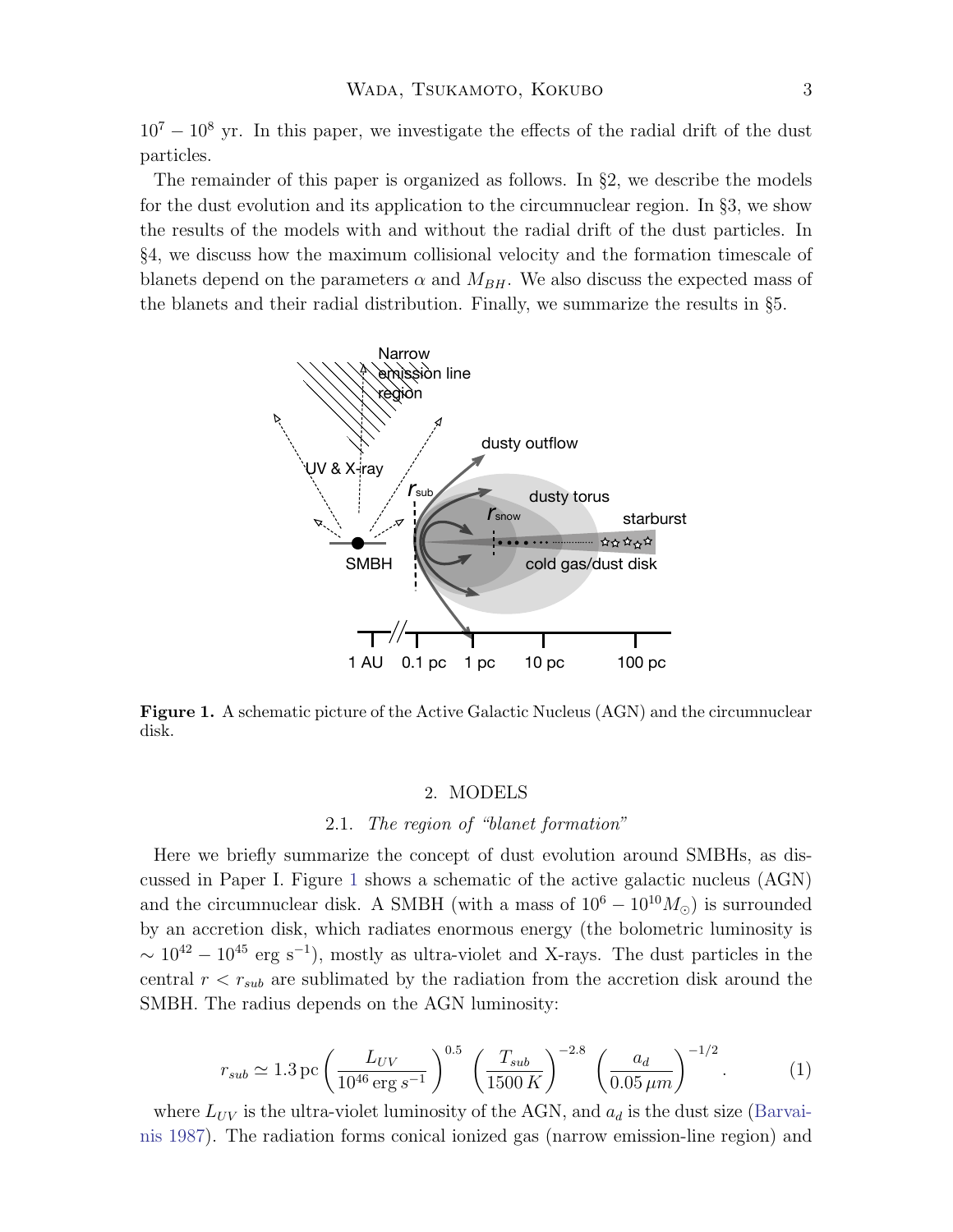also contributes to producing the outflows of the dusty gas and torus [\(Wada](#page-17-12) [2012;](#page-17-12) [Wada et al.](#page-17-13) [2018;](#page-17-13) [Izumi et al.](#page-17-14) [2018\)](#page-17-14). In the mid-plane of the torus, cold, dense gas forms a thin disk, where icy dust particles can be present beyond the snowline  $r_{snow}$ (see §2.4).

We introduce a free parameter  $\alpha \equiv v_t^2/c_s^2$ , where  $c_s$  is the gas sound velocity and  $v_t$  is the turbulent velocity, to represent strength of the kinematic viscosity due to the turbulence (e.g., Ormel,  $& Cuzzi 2007$ , see also eqns. [\(7\)](#page-4-0) and [\(8\)](#page-4-1)). In the circumnuclear disk in AGNs, the value of  $\alpha$  is highly uncertain<sup>[5](#page-3-0)</sup>. Therefore, we here treat  $\alpha$  as a free parameter to check how it alters the results, especially the maximum collisional velocity between the dust aggregates and the onset of the gravitational instability of the dust disk.

In contrast to the dust coagulation process in the circumstellar disks [\(Weiden](#page-17-6)[schilling](#page-17-6) [1977\)](#page-17-6), the drag between dust particles and gas obeys the Epstein law. The aggregate's size  $(a_d)$  is always much smaller than the mean free path of the gas,  $\lambda_g \sim 10^{12} \text{ cm}(\sigma_{mol}/10^{-15} \text{ cm}^2)^{-1}(n_{mol}/10^3 \text{ cm}^{-3})^{-1}$ , where  $\sigma_{mol}$  and  $n_{mol}$  are the collisional cross-section and number density of the gas, respectively.

## 2.2. Evolution of dust aggregates in each stage

The model for the growth of dust particles here is based on the elementary processes found around stars. The evolution of dust particles is divided into four stages as described below.

## 2.2.1. Hit-and-Stick stage

If the dust aggregates grow through ballistic cluster-cluster aggregation (BCCA), the internal structure of the aggregate should be porous (i.e., the internal density is much smaller than the monomer's density:  $\rho_{int} \ll \rho_0$ , and its fractal dimension is  $D \simeq 1.9$  [\(Mukai et al.](#page-17-16) [1992;](#page-17-16) [Okuzumi et al.](#page-17-17) [2009\)](#page-17-17). This is called the *hit-and-stick* stage [\(Okuzumi et al.](#page-17-0) [2012;](#page-17-0) [Kataoka et al.](#page-17-1) [2013\)](#page-17-1), and the internal density is given by

$$
\rho_{int} = \rho_0 \left(\frac{m_d}{m_0}\right)^{1-3/D},\tag{2}
$$

where  $m_d$  is the mass of the aggregate, and  $m_0$  is the monomer's mass. We assume that  $m_0 = 10^{-15}$  g and  $\rho_0 = 1$  g cm<sup>-3</sup>.

The growth rate for  $m_d$  is

$$
\frac{dm_d}{dt} = \frac{2\sqrt{2\pi}\,\Sigma_d\,a_d^2\,\Delta v}{H_d},\tag{3}
$$

where  $\Delta v$  is collision velocity between the aggregates, and  $H_d$  is the scale height of the dust disk as given in [\(Youdin, & Lithwick](#page-17-18) [2007;](#page-17-18) [Tsukamoto et al.](#page-17-7) [2017\)](#page-17-7);

<span id="page-3-0"></span><sup>&</sup>lt;sup>5</sup> In AGNs, the turbulence could be generated by various mechanisms; e.g., the magneto-rotational instability [\(Kudoh et al.](#page-17-19) [2020\)](#page-17-19), the self-gravity [\(Shlosman, & Begelman](#page-17-20) [1987\)](#page-17-20), the radiation-driven fountain [\(Wada](#page-17-12) [2012\)](#page-17-12), and the stellar feedback [\(Wada & Norman](#page-17-21) [2002\)](#page-17-21).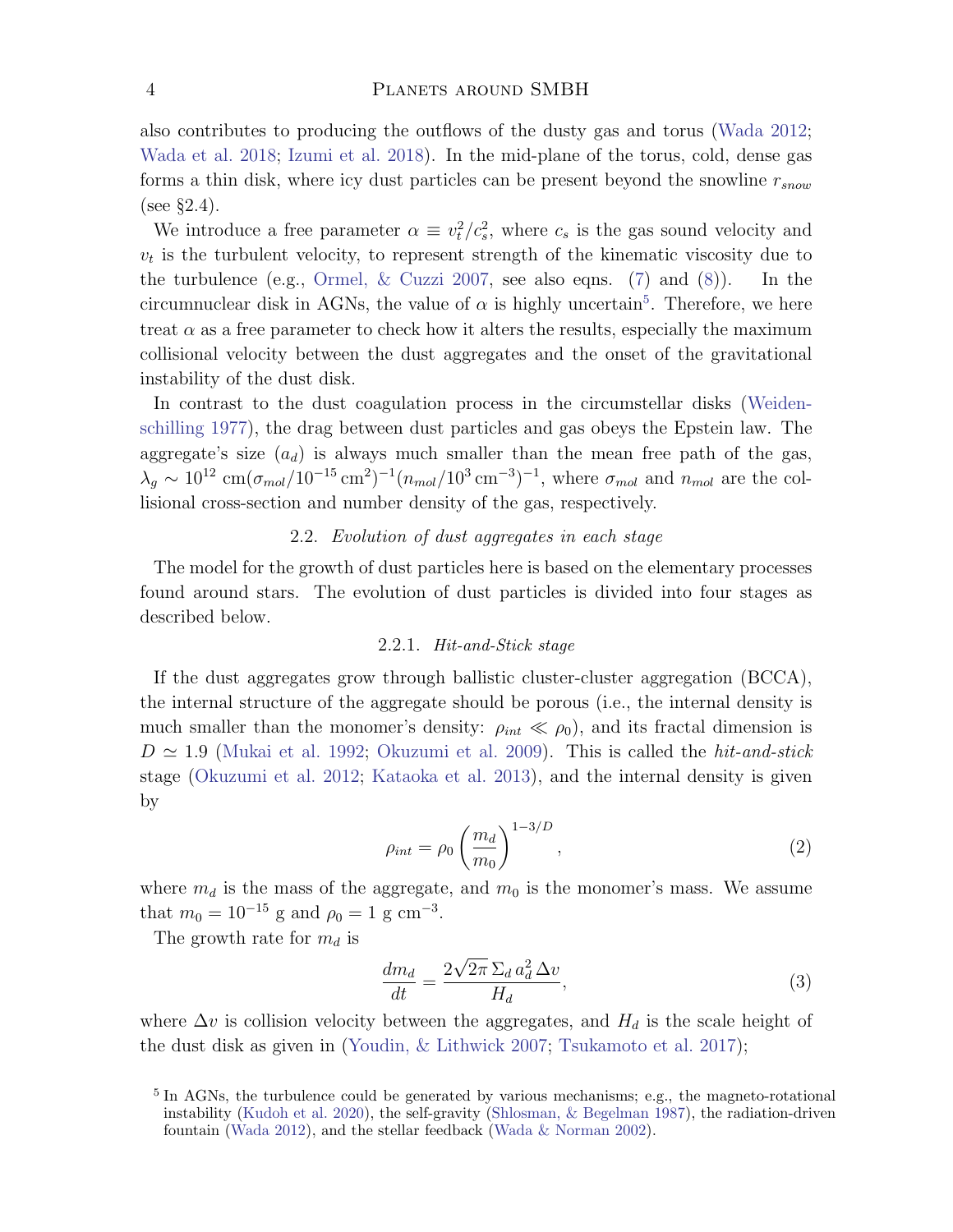$$
H_d = \left(1 + \frac{S_t}{\alpha} \frac{1 + 2S_t}{1 + S_t}\right)^{-1/2} H_g,
$$
\n(4)

where  $H_g = c_s/\Omega_K$  is the scale height of the gas disk, and  $S_t$  is the Stoke parameter, i.e., the normalized stopping time is defined as  $S_t \equiv t_{stop}/t_L$  with the eddy turn over time  $t_L$ . Here we suppose that  $t_L = \Omega_K^{-1}$  and

$$
S_t = \frac{\pi \rho_{int} a_d}{2\Sigma_g}.
$$
\n<sup>(5)</sup>

The collision velocity between aggregates  $\Delta v$  for  $S_t < 1$  can be divided into two regimes [\(Ormel, & Cuzzi](#page-17-15) [2007\)](#page-17-15): regime I)  $t_s \ll t_\eta = t_L Re^{-1/2}$ , and regime II)  $t_{\eta} \ll t_s \ll \Omega_K^{-1}$ . Here the Reynolds number,  $R_e \equiv \alpha c_s^2/(\nu_{mol}\Omega_K)$  with the molecular viscosity  $\nu_{mol} \sim \frac{1}{2}$  $\frac{1}{2}c_s\lambda_g$  is

$$
R_e \approx 3 \times 10^4 \left(\frac{M_{BH}}{10^6 \, M_{\odot}}\right)^{-1/2} \left(\frac{r}{1 \, \text{pc}}\right)^{3/2} c_{s,1}^{-1} Q_g \left(\frac{\gamma_{Edd}}{0.01}\right),\tag{6}
$$

where  $Q_g$  is the Toomre's Q-value for the gas disk and  $\gamma_{Edd}$  is the Eddington ratio for the AGN. For the hit-and-stick stage,  $S_t \ll R_e^{-1/2}$ , then for the regime I,

<span id="page-4-0"></span>
$$
\Delta v_I \simeq \sqrt{\alpha} c_s R_e^{1/4} |S_{t,1} - S_{t,2}| = C_I \sqrt{\alpha} c_s R_e^{1/4} S_t,
$$
\n(7)

where  $S_{t,1}$  and  $S_{t,2}$  are Stokes numbers of the two colliding particles, and  $C_I$  is a constant of the order of unity [\(Sato et al.](#page-17-8) [2016\)](#page-17-8). For regime II, on the other hand,

<span id="page-4-1"></span>
$$
\Delta v_{II} \simeq v_L \sqrt{t_{stop}/t_L} \simeq \sqrt{\alpha S_t} c_s \tag{8}
$$

where  $v_L$  is velocity of the largest eddy. We assume that  $\Delta v_I = \Delta v_{II}$  at the transition.

<span id="page-4-2"></span>The size of dust aggregates determines how they interact with the gas. The dynamics of the aggregates is affected by their cross sections, which depend on their internal inhomogeneous structure. The radius of BCCA cluster  $a_{BCCA}$  consisted of N monomers  $(N = m_d/m_0)$  is given as  $a_{BCCA} \simeq N^{0.5}a_0$  for  $N \gg 1$  [\(Mukai et al.](#page-17-16) [1992;](#page-17-16) [Wada et al.](#page-17-22) [2008,](#page-17-22) [2009\)](#page-17-4), which was also confirmed through N-body simulations [\(Suyama et al.](#page-17-23) [2012\)](#page-17-23). We then assume that

$$
a_d(m_d) = \begin{cases} \left(\frac{m_d}{m_0}\right)^{1/2} a_0 & (BCCA) \\ \left(\frac{3m_d}{4\pi\rho_{int}}\right)^{1/3} & (otherwise). \end{cases}
$$
 (9)

#### 2.2.2. Compression stages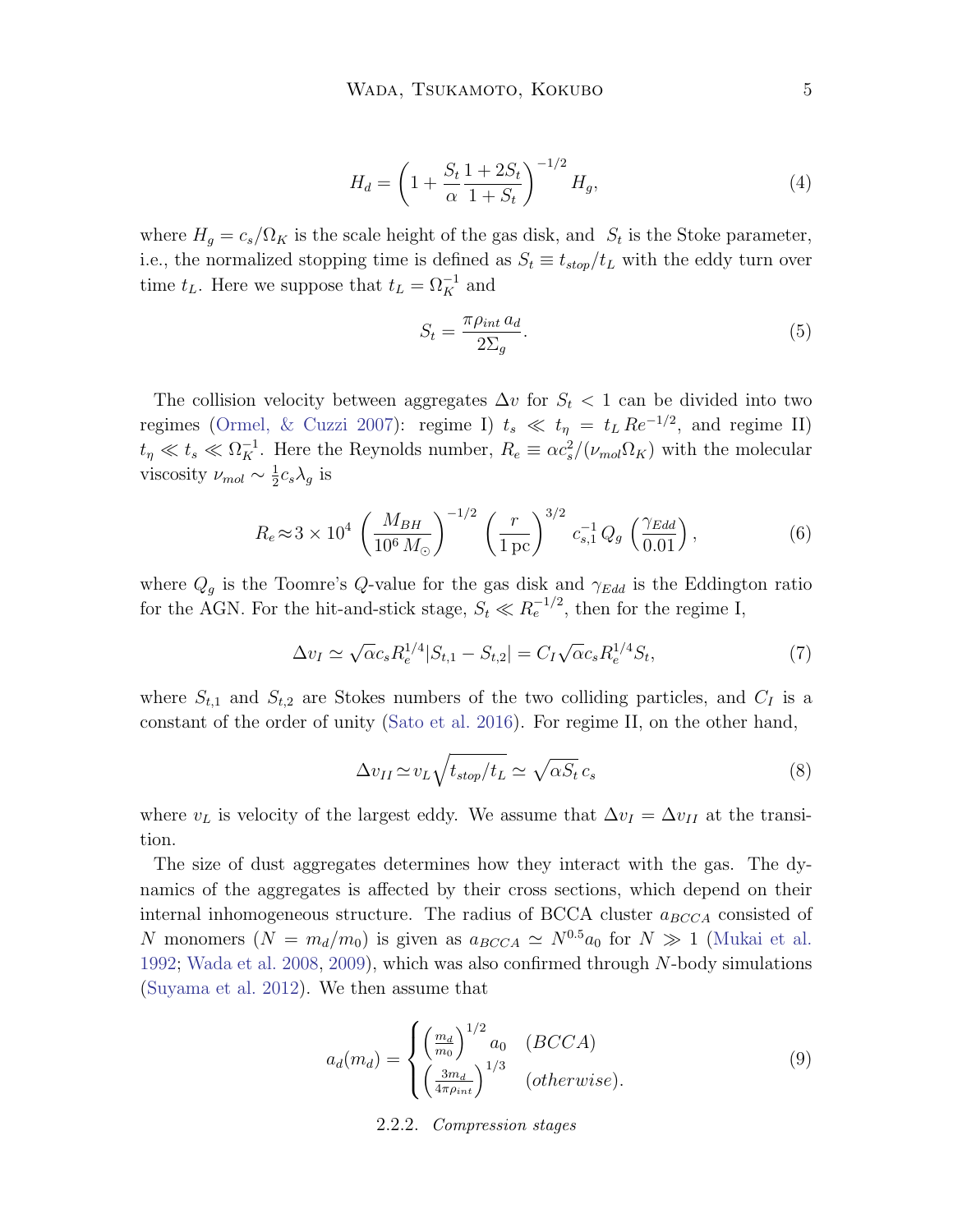The hit-and-stick stage ends due to collisions between the aggregates (collisional compression), or due to their interaction with the ambient gas (gas-drag compression). In the collisional compression, the rolling energy  $E_{roll}$ , which is the energy required to rotate a particle around a connecting point by 90<sup>°</sup>, is comparable to the impact energy,  $E_{imp} = m_d \Delta v^2/4$ , between the two porous dust aggregates of the same mass,  $m_d$ . Beyond this point, the aggregates start to get compressed due to mutual collisions and interaction with the gas (i.e., the ram pressure).

According to [Suyama et al.](#page-17-23) [\(2012\)](#page-17-23), the internal density of the aggregated  $\rho_{int,f}$ formed by collisions between two equal-mass aggregates, with density  $\rho_{int}$ , is calculated for  $E_{imp} > 0.45 E_{roll}$ :

$$
\rho_{int,f} = \left(\rho_{int}^4 + \rho_f^4 \frac{E_{imp} - 0.45 E_{roll}}{0.15 N E_{roll}}\right)^{1/4},\tag{10}
$$

 $\rho_f$  is the fractal density of the dust aggregate:  $\rho_f \approx m_d/(7.7a_d^{2.5})$ , and  $E_{roll} = 4.37 \times$  $10^{-9}$  erg.

Moreover, the fluffy dust aggregates can be compressed owing to the ram pressure of the ambient gas [\(Kataoka et al.](#page-17-1) [2013\)](#page-17-1). The internal density of the aggregates that are compressed by the gas is given

$$
\rho_{int,drag} \simeq \left(\frac{a_0^3}{E_{roll}} P_g\right)^{1/3} \rho_0,\tag{11}
$$

where the ram pressure for a dust aggregate is

$$
P_g = \frac{m_d v_d}{\pi a_d^2 t_s},\tag{12}
$$

with the stopping time  $t_s = S_t/\Omega_K$  [\(Kataoka et al.](#page-17-1) [2013\)](#page-17-1).

As the aggregates become more massive  $(m_d > 10^{10} \text{ g})$ , they start getting compressed owing to their self-gravity, and the internal density evolves as  $\rho_{int} \propto$  $(\Delta v)^{3/5} m_d^{-1/5}$  $\frac{1}{d}$ <sup>-1/3</sup> [\(Okuzumi et al.](#page-17-0) [2012\)](#page-17-0).

## 2.2.3.  $N$ -body stage

When  $S_t \simeq 1$ , kinematics of the aggregates is affected not only by the turbulence, but also by mutual interaction between the aggregates as a N-body system and by the gravitational interaction with the density fluctuation due to the turbulence. Then the collision velocity between the aggregates is determined by a balance between various heating and cooling processes as the N-body particles. According to [Michikoshi, &](#page-17-2) [Kokubo](#page-17-2) [\(2016,](#page-17-2) [2017\)](#page-17-3), we solve the following equation to get the equilibrium random velocity of the dust aggregates  $v_d$ ,

<span id="page-5-0"></span>
$$
\frac{dv_d^2}{dt} = \left(\frac{dv_d^2}{dt}\right)_{grav} + \left(\frac{dv_d^2}{dt}\right)_{turb, stir} + \left(\frac{dv_d^2}{dt}\right)_{turb, grav} - \left(\frac{dv_d^2}{dt}\right)_{coll} - \left(\frac{dv_d^2}{dt}\right)_{drag} = 0.
$$
\n(13)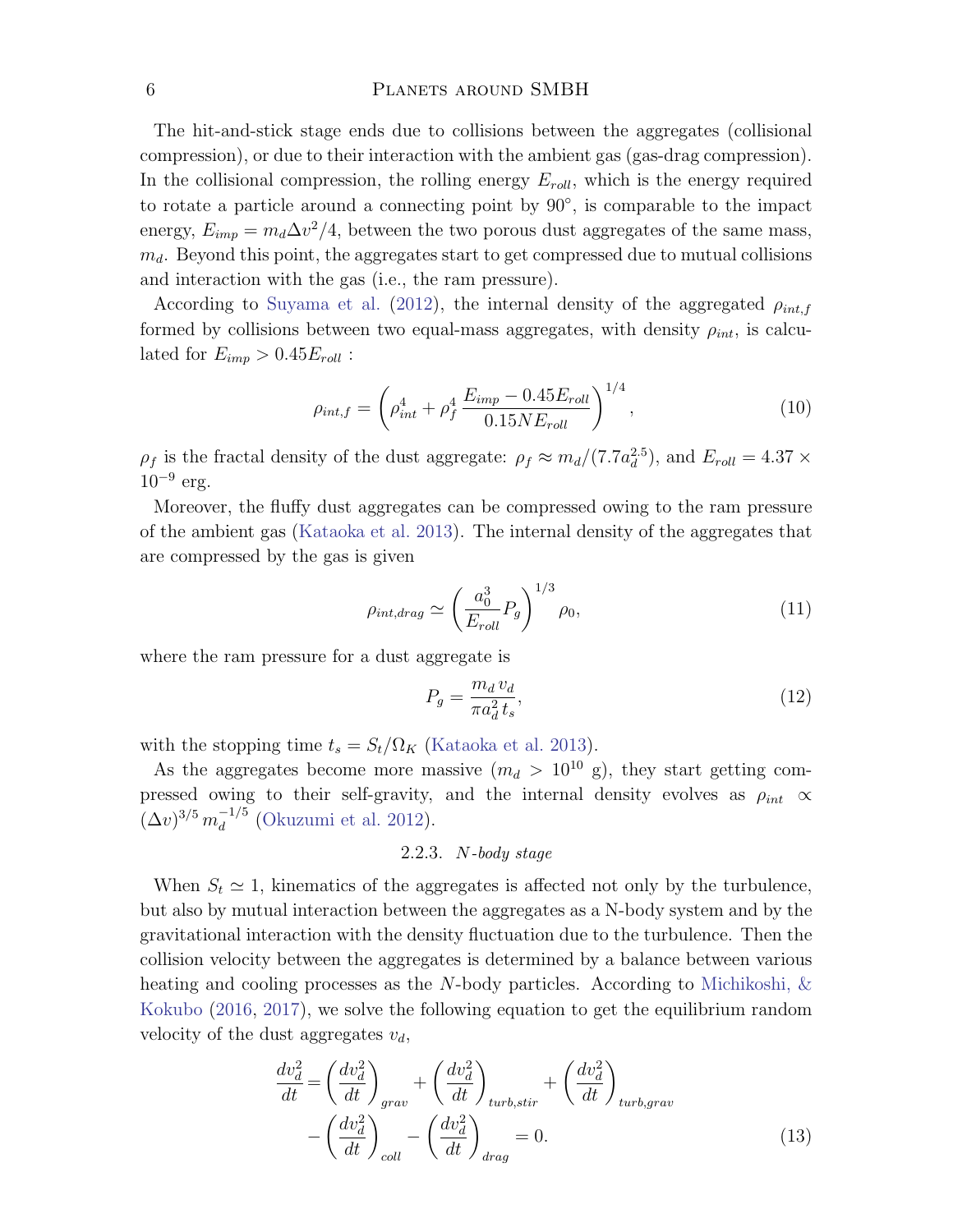The first three heating terms represent the gravitational scattering of the aggregates, stirring by the turbulence, and gravitational scattering by density fluctuation of the turbulence, respectively. The two cooling terms in eq.[\(13\)](#page-5-0) represent the collisional damping and the gas drag. We assume the collision velocity  $\Delta v \approx v_d$  at  $S_t = 1$  and numerically solve eq.  $(13)$  in this stage.

## 2.2.4. Radial drift of the dust particles

In Paper I, we ignored the radial drift of the dust particles in the disk. However, as mentioned in §1, this is not always obvious. Here, we solve the following governing equations for the dust evolution based on the assumption that the mass distribution of the dust particles at each orbit radius is singly peaked at a mass [\(Tsukamoto et](#page-17-7) [al.](#page-17-7) [2017;](#page-17-7) [Sato et al.](#page-17-8) [2016\)](#page-17-8);

<span id="page-6-0"></span>
$$
\frac{\partial \Sigma_d}{\partial t} + \frac{1}{r} \frac{\partial}{\partial r} (rv_{r,d} \Sigma_d) = 0,
$$
\n(14)

$$
\frac{\partial m_d}{\partial t} + v_{r,d} \frac{\partial m_d}{\partial r} = \frac{m_d}{t_{coll}}.
$$
\n(15)

Here  $t_{coll}$  in eq.[\(15\)](#page-6-0) is the collision time, and the source term is

$$
\frac{m_d}{t_{coll}} = m_d (4\pi a_d^2 n_d \Delta v) = 2\sqrt{2\pi} a_d^2 \Sigma_d \Delta v H_d^{-1},
$$
\n(16)

where  $n_d$  is the number density of the dust particles.

The dust particles have a radial velocity due to the drag with the ambient gas:

$$
v_{r,d} = -\left(\frac{v_{r,g}}{1+S_t^2} + \frac{2S_t}{1+S_t^2} \eta v_K\right),\tag{17}
$$

where  $v_K$  is the Kepler velocity and  $\eta$  is a parameter that determines the sub-Keplerian motion of the gas, and the radial velocity of the gas  $v_{r,g}$  is given with the mass accretion rate  $\dot{M}$ :

$$
v_{r,g} = -\frac{\dot{M}}{2\pi r \Sigma_g},\tag{18}
$$

where the mass accretion rate  $\dot{M}$  is assumed to be using the Eddington mass accretion rate  $\dot{M} = \gamma_{Edd} \dot{M}_{Edd}$  with the Eddington ratio  $\gamma_{Edd}$ .

# 2.3. Gravitational instability of the dust disk and formation of blanets

We investigate the gravitational instability (GI) of the disk consisting of dust aggregates with  $S_t > 1$  using the Toomre's Q-value defined as

$$
Q_d \equiv \frac{(v_d/\sqrt{3})\Omega_K}{3.36 G \Sigma_d}.
$$
\n(19)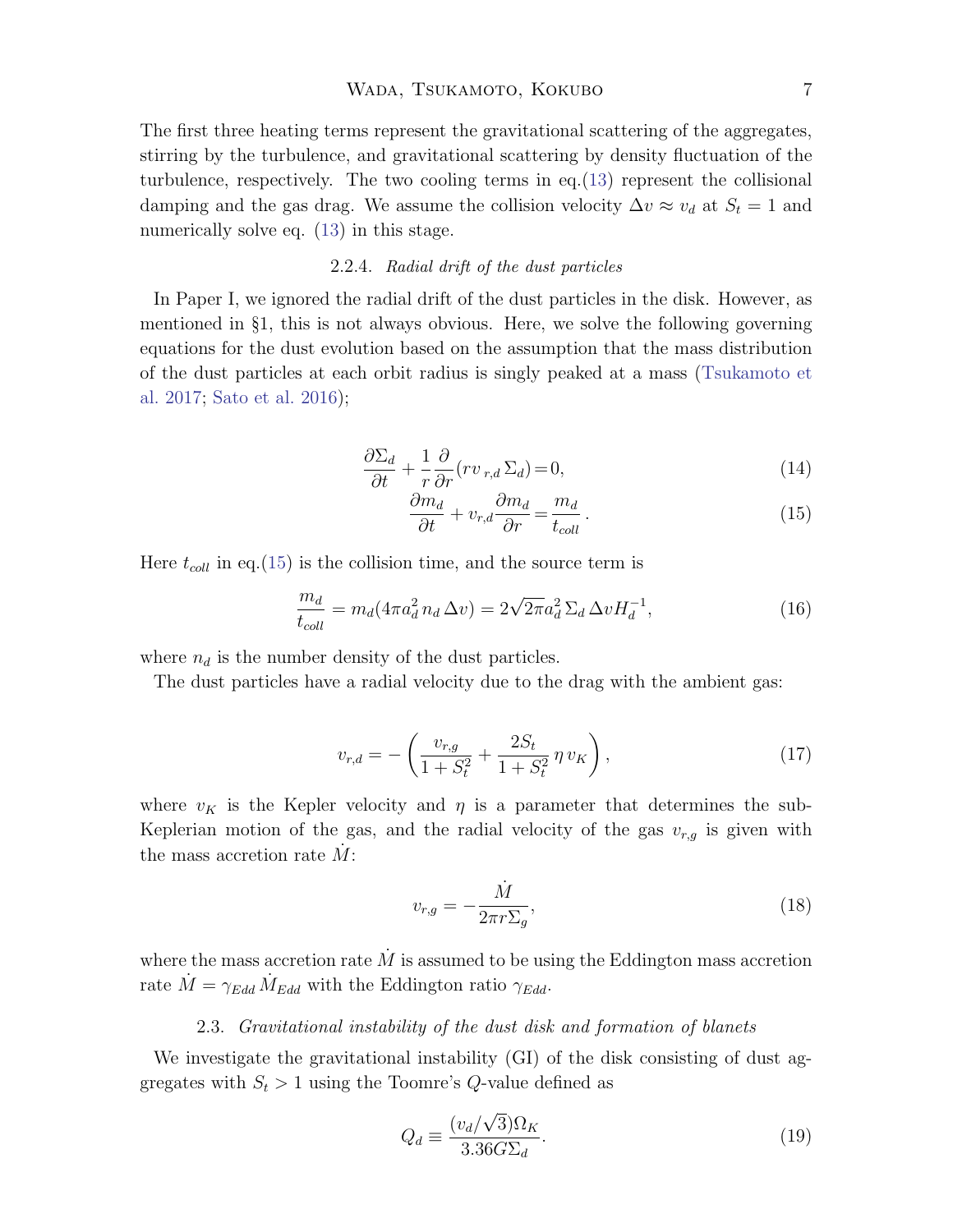For the axi-symmetric mode,  $Q_d < 1$  is the necessary condition for GI, but the non-axisymmetric mode can develop for  $Q_d \lesssim 2$ . In this case, spiral-like density enhancements are formed followed by fragmentation of the spirals [\(Michikoshi, &](#page-17-3) [Kokubo](#page-17-3) [2017\)](#page-17-3), which leads formation of massive objects, i.e., *blanets*. The mass of blanets is estimated as

$$
M_{bl} \simeq \lambda_{GI}^2 \Sigma_d,\tag{20}
$$

where the critical wavelength for GI is

<span id="page-7-1"></span>
$$
\lambda_{GI} = \frac{4\pi^2 G \,\Sigma_d}{\Omega_K^2}.\tag{21}
$$

### 2.4. Initial and boundary conditions

In all the models, the circumnuclear cold gas disk embedded in the geometrically thick torus (see Fig. [1\)](#page-2-0) is assumed to be gravitationally stable; the Toomre's Q-value,  $Q_g \equiv c_s \Omega_K / \pi G \Sigma_g = 2$ . The gas sound velocity is assumed to be  $c_s^2 = k_B T_g / \mu m_H$ with  $T_q = 100$  K and  $\mu = 2.0$ .

The Eddington ratio is assumed to be  $\gamma_{Edd} = 0.01$ . The AGN bolometric luminosity is then  $L_{bol} = 1.3 \times 10^{42} \text{erg s}^{-1} M_{BH}/(10^6 M_{\odot})$ . The X-ray luminosity of the AGN, which is used to determine the snowline radius,  $L_X = 0.1L_{bol}$ . This can be attributed to the fact that the UV flux from the accretion disk is attenuated in the dense circumnuclear disk.

The snowline for  $a_d = 0.1 \,\mu m$ ,

$$
r_{snow} \approx 1.5 \,\text{pc} \left(\frac{L_X}{1.3 \times 10^{41} \,\text{erg s}^{-1}}\right)^{1/2} \left(\frac{T_{ice}}{170 \,\text{K}}\right)^{-2.8} \left(\frac{a_d}{0.1 \,\mu\text{m}}\right)^{-1/2}.\tag{22}
$$

Therefore, it is expected that the dust in the most part of the circumnuclear disk is icy. We assume  $T_{ice} = 170$  K. The dust to gas mass ratio is assumed as  $f_{dg} = 0.01$ . We solve the governing equations (§2.2.4) between  $r = 0.1$  pc and 200 pc with 600 grid cells.

## 3. RESUTS

Figure [2a](#page-8-0) shows a typical evolution of a dust aggregate at the snowline for  $M_{BH} = 10^6 M_{\odot}$  and  $\alpha = 0.02$ . The internal density of the aggregate  $\rho_{int}$  is plotted as a function of its mass  $m_d$ . Initially, the internal density decreases monotonically from the monomer's initial density, i.e.,  $\rho_0 = 1$  g cm<sup>-3</sup> to  $4 \times 10^{-6}$  g cm<sup>-3</sup>, as its mass increases from  $m_d \sim 10^{-15}$  g to  $\sim 10^{-5}$  g. At that instant, the size of the aggregate becomes  $\sim 1$  cm (see Fig. [2b](#page-8-0)). After this hit-and-stick phase, the fluffy dust aggregates keep growing due to collisions in the turbulent gas motion until  $S_t \simeq 1$ . During this stage ( $m_d = 10^{-5}$  g to  $10^{10}$  g), the aggregates are compressed mainly due to the gas drag (§2.2.2), and therefore  $\rho_{int}$  gradually increases<sup>[6](#page-7-0)</sup>. After  $S_t \gtrsim 1$ , the aggregates

<span id="page-7-0"></span><sup>6</sup> The effect of the collisional compression is negligibly small in this case.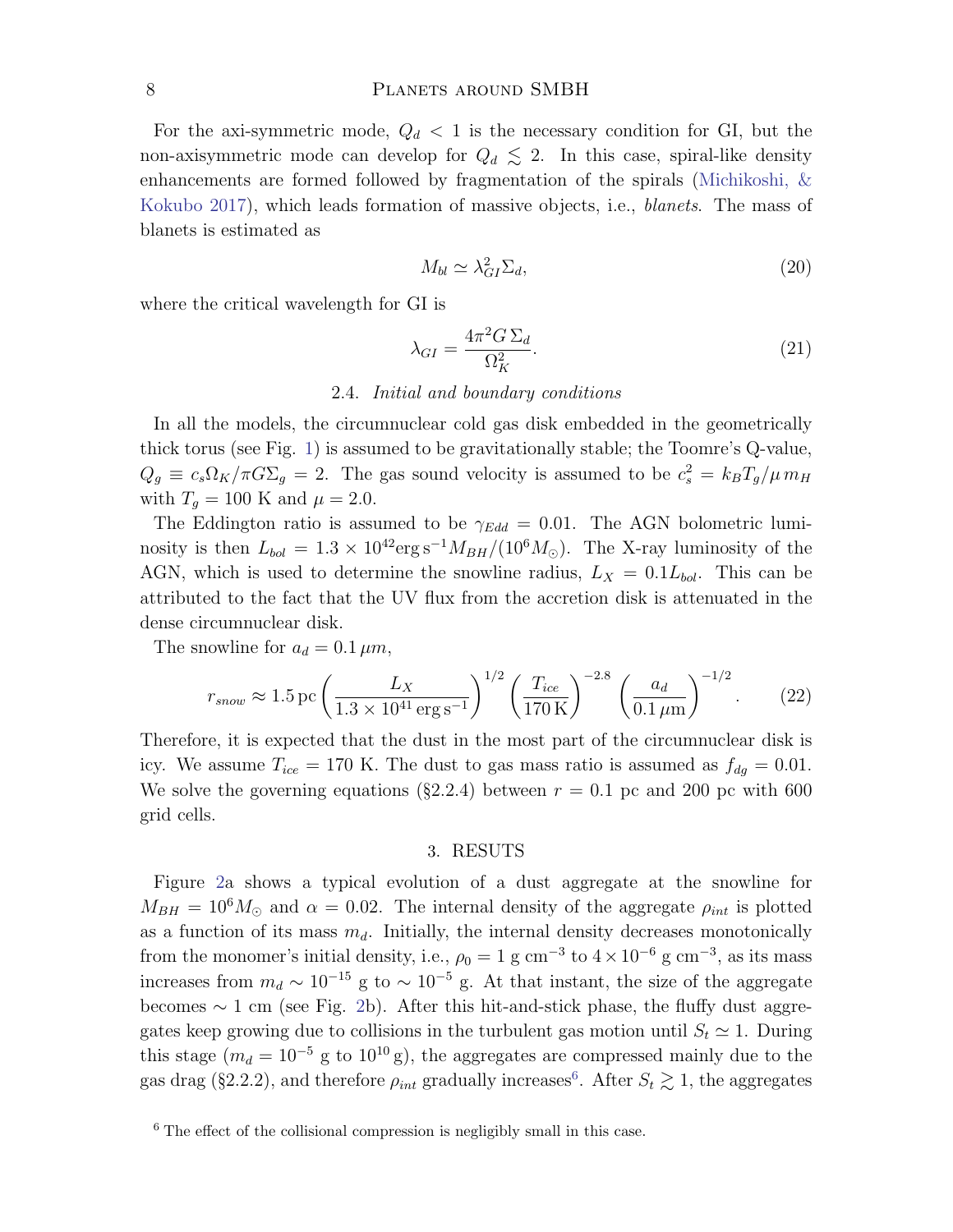

<span id="page-8-0"></span>Figure 2. (a) Evolution of the internal density of a dust aggregate  $\rho_{int}$  at the snowline  $(r = 1.5 \text{ pc})$  as a function of the aggregate mass  $m_d$  for  $M_{BH} = 10^6 M_{\odot}$  and  $\alpha = 0.02$ . Evolution prior to the gravitational instability (i.e.,  $Q_d > 2$ ) is plotted. The positions where  $S_t$  becomes unity and  $Q_d = 2$  are shown by the filled white and black circles, respectively. The color bar represents the Stokes number.

(b) Same as (a), but for collision velocity of the aggregates  $\Delta v$  and size of the aggregate  $a_d$ . The dashed line shows  $\Delta v = 80 \text{ m s}^{-1}$ , which is the limit for the collisional destruction of the aggregates suggested by numerical experiments [\(Wada et al.](#page-17-4) [2009\)](#page-17-4). After  $S_t = 1$  is attained,  $\Delta v$  drops and the disk of the aggregates becomes gravitationally unstable.

behave as a N-body system under the effect of the turbulent fluctuation (eq. [\(13\)](#page-5-0)). For  $m_d > 10^{10}$  g and  $S_t > 1$ , the aggregates are compressed due to their self-gravity. In the model shown in Fig. [2,](#page-8-0) it becomes gravitationally unstable at  $t = 75$  Myr (see also §4.1).

Figure [2b](#page-8-0) plots the collisional velocity  $\Delta v$  of the aggregate and its size  $a_d$  as a function of  $m_d$ . The size  $a_d$  monotonically increases. In the compression stage  $(m_d >$  $10^5$  g), the increase of  $a_d$  slows down (see eq.[\(9\)](#page-4-2)). Initially  $\Delta v$  is 20 cm s<sup>-1</sup>, and it slightly decreases during the hit-and-stick stage. Then it turns to an increase phase until ~ 57 m s<sup>-1</sup> around  $S_t = 1$  during the compression stage. The size of the aggregate becomes  $a_d \sim 10^4$  cm at the end of this stage. In this case, the aggregates are not compressed by their self-gravity  $(m_d < 10^{10} \text{ g})$  before the dust disk becomes GI. Note that the increase of  $\Delta v$  slows down at  $m_d \sim 0.1$  g, which corresponds to the transition between  $\Delta v_I$  and  $\Delta v_{II}$  (eqs. [\(7\)](#page-4-0) and [\(8\)](#page-4-1)).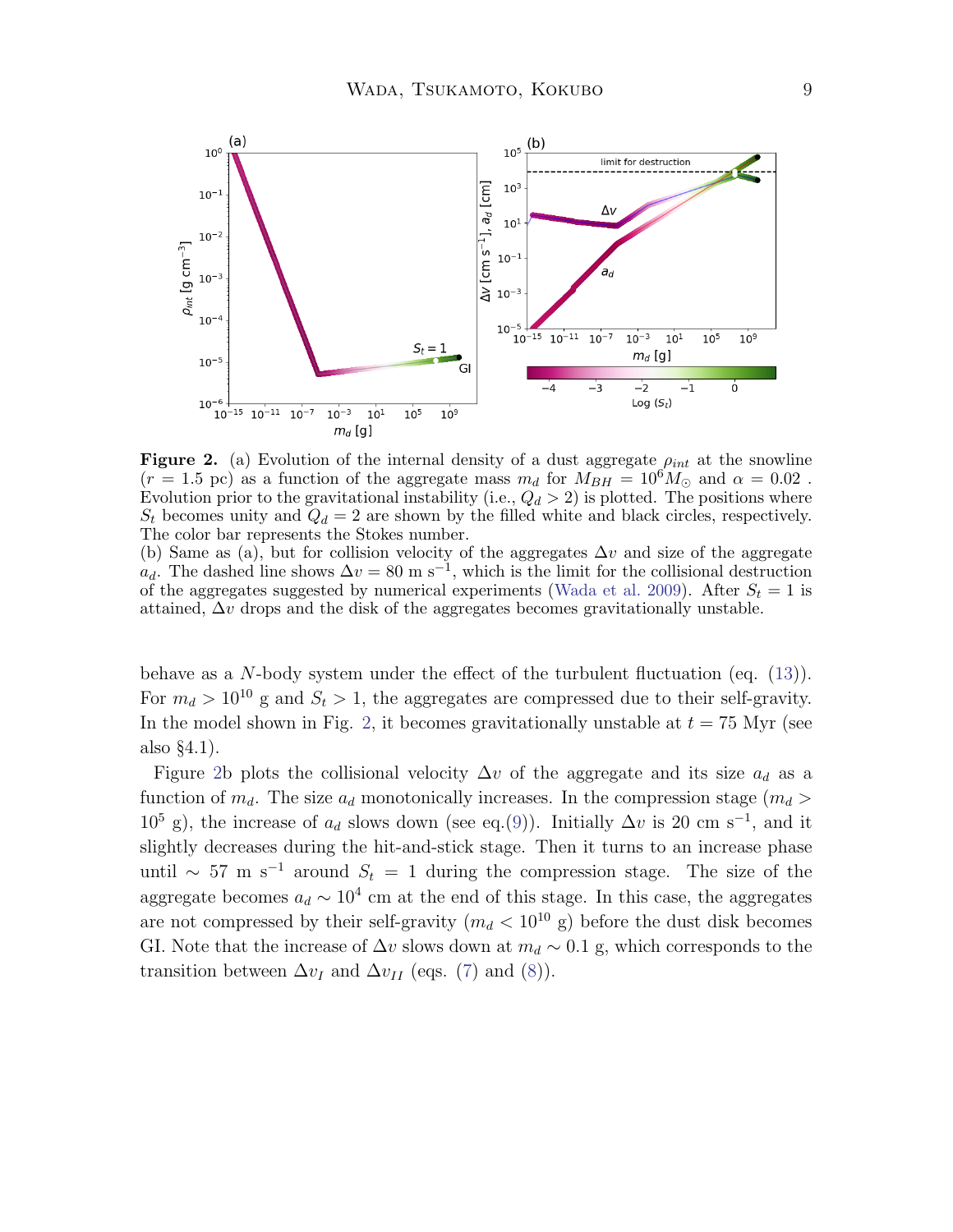

<span id="page-9-0"></span>Figure 3. Time evolution of the internal density of the aggregate  $\rho_{int}$ , size  $a_d$  and collision velocity  $\Delta v$  for the same model shown in Fig. [2.](#page-8-0) Evolution prior to the gravitational instability is plotted. The position where  $S_t = 1$  for each quantity is shown by a white filled circle. The maximum  $\Delta v$  is shown (57.3 m s<sup>-1</sup> in this case) and the critical velocity for the collisional destruction (i.e., 80 m s<sup>-1</sup>) is shown by the red-dotted line in panel (c).



<span id="page-9-1"></span>Figure 4. Same as Fig. [3,](#page-9-0) but the model without the radial drift of the dust. Note that the time of GI is 136 Myr, in contrast to 71 Myr in Fig. [3.](#page-9-0)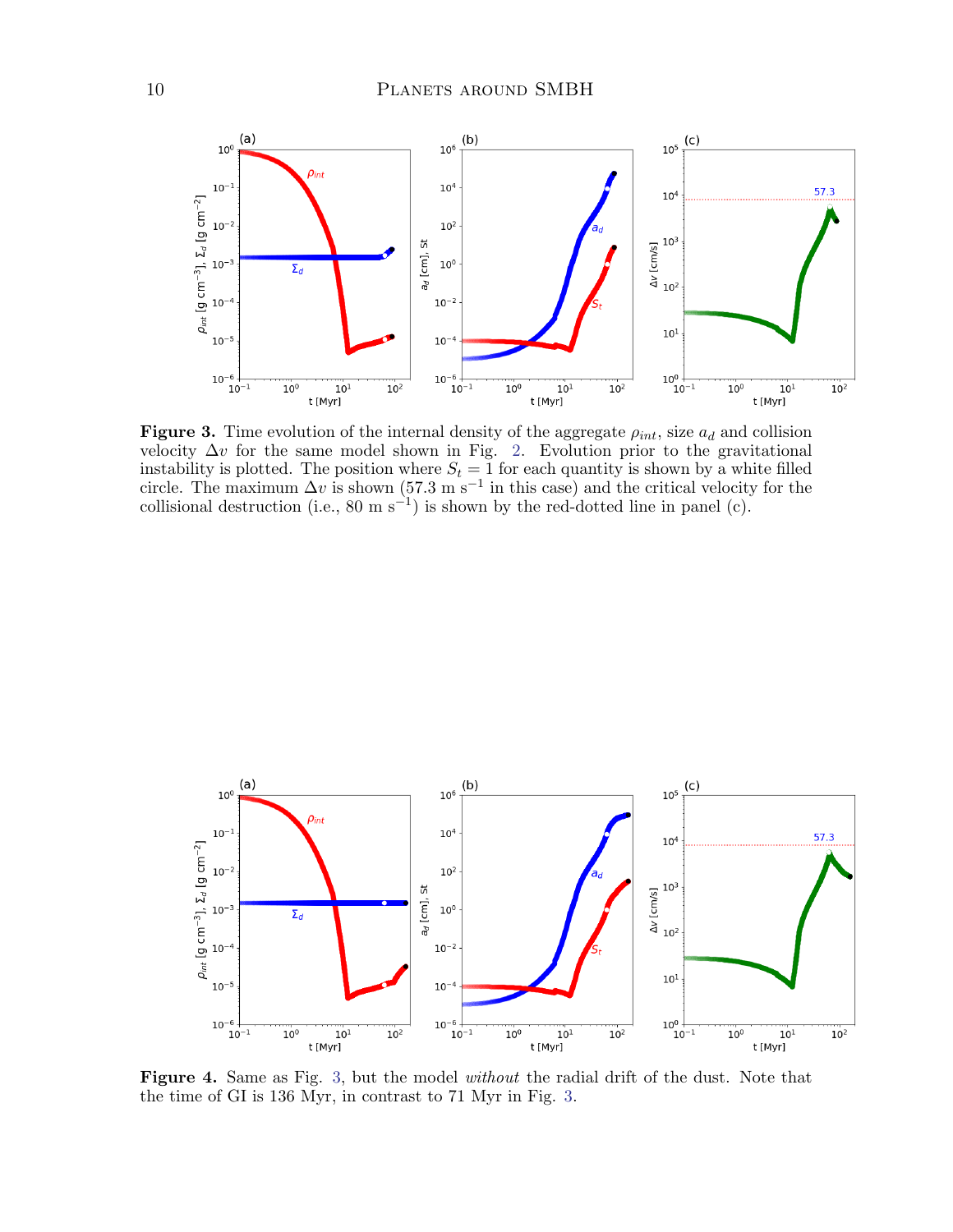The growth time of an aggregate for  $\Delta v = \Delta v_I \simeq 1/2$ √  $\overline{\alpha} c_s R_e^{1/4} S_t$  can be estimated as

$$
t_{grow} \equiv \left(\frac{d \ln m_d}{dt}\right)^{-1} = \frac{4\sqrt{2\pi}}{3} \frac{H_d \rho_{int} a_d}{\Delta v \Sigma_d}
$$
  

$$
\approx \frac{16}{3} \sqrt{\frac{2}{\pi}} \frac{H_g}{\sqrt{\alpha} R_e^{1/4} c_s f_{dg}}
$$
  

$$
\approx 2.9 \times 10^7 \text{ [yr]} c_{s,1}^{-1} \left(\frac{f_{dg}}{0.01}\right)^{-1} \left(\frac{H_g}{0.1 \text{ pc}}\right) \left(\frac{\alpha}{0.02}\right)^{-1/2} \left(\frac{R_e}{10^4}\right)^{-1/4}.
$$
 (23)

Figure [3](#page-9-0) shows time evolution of  $\rho_{int}$ ,  $a_d$ ,  $S_t$ , and  $\Delta v$  for the same model shown in Fig. [2.](#page-8-0) The hit-and-stick phase lasts for  $\sim$  10 Myr as expected by  $t_{grow}$ , and  $S_t$ becomes unity at  $t = 60$  Myr. At this moment, the dust aggregate's size reaches  $\sim$ 100 m (Fig. [3b](#page-9-0)).

Fig. [3b](#page-9-0) shows that the growth of  $a_d$  is exponential, or slower in time, in contrast to the results in Paper I. This is a natural consequence of the evolution of the mass of the dust aggregates. The mass increase rate of the dust is

$$
\frac{dm_d}{dt} \sim n_d a_d^2 \Delta v \sim \frac{\Sigma_d}{H_d} a_d^2 \Delta v \propto S_t^{1/2} a_d^2 \Delta v.
$$
\n(24)

Here we assume the dust layer is sedimanted, i.e., its thickness  $H_d$  is scaled as  $H_d \propto$  $S_t^{-1/2}$  $t_t^{-1/2}$ . For  $\Delta v \propto S_t^{1/2}$  $t^{1/2}$  (eq. [\(8\)](#page-4-1)),  $dm_d/dt \propto m_d$ , therefore,  $m_d$  grows exponentially. The runaway growth seen in Paper I is caused by the assumption that the internal density of the dust aggregates stays porous (i.e., the fractal dimension is  $\sim$  2) through the evolution. In reality, when the compression by the ambient gas works,  $\rho_{int}$  is nearly constant (i.e.,  $m_d \propto a_d^3$ ), as shown in Fig. [2,](#page-8-0) therefore  $S_t \propto a_d$ . If the scale height of the dust disk is constant, then  $dm_d/dt \propto S_t^{1/2} a_d^2 \propto m_d^{5/6}$  $\frac{d}{d}$ ; therefore, the growth of the dust aggregate should be slower than  $\exp(t)$ .

Fig. [3c](#page-9-0) shows that the collisional velocity  $\Delta v$  gradually decreases during the hitand-stick stage, and it turns to rapid increase during the compression stage until  $S_t$ becomes unity at  $t = 56$  Myr. In the N-body stage, the collisional velocity decreases from its maximum value, 57 m s<sup>-1</sup>, and it becomes GI (i.e.,  $Q_d \le 2$ ) at  $t \approx 75$  Myr.

For comparison, the evolution of the model without the radial drift is shown in Fig. [4.](#page-9-1) We found that the dust aggregates before  $S_t = 1$  evolve almost the same way as that in the model with the radial drift (Fig. [3\)](#page-9-0). However, the time for GI is 136 Myr, in contrast to 71 Myr for the case with the advection.

Figure [5](#page-11-0) shows the radial distributions of  $\Sigma_d$ ,  $H_d$ ,  $\Delta v$ , the radial velocity of the dust and gas  $(v_{r,d}$  and  $v_{r,g}$ ),  $\rho_{int}$ ,  $S_t$ ,  $m_d$ , and  $a_d$  at 200 Myr in the same model shown in Fig. [2.](#page-8-0) As Fig. [5a](#page-11-0) shows, the dust is accumulated around  $r \sim 2-3$  pc, where  $v_{r,d} \ll v_{r,g}$ (Fig. [5c](#page-11-0)) and  $S_t$  turns from  $S_t < 1$  to  $S_t > 1$  (Fig. [5b](#page-11-0)). From Fig. [5d](#page-11-0), the dust aggregates evolve more rapidly in the inner region  $(r \lesssim 3 \text{ pc})$ , and the maximum size is  $\sim$  km. We call these objects as *blanetesimals*.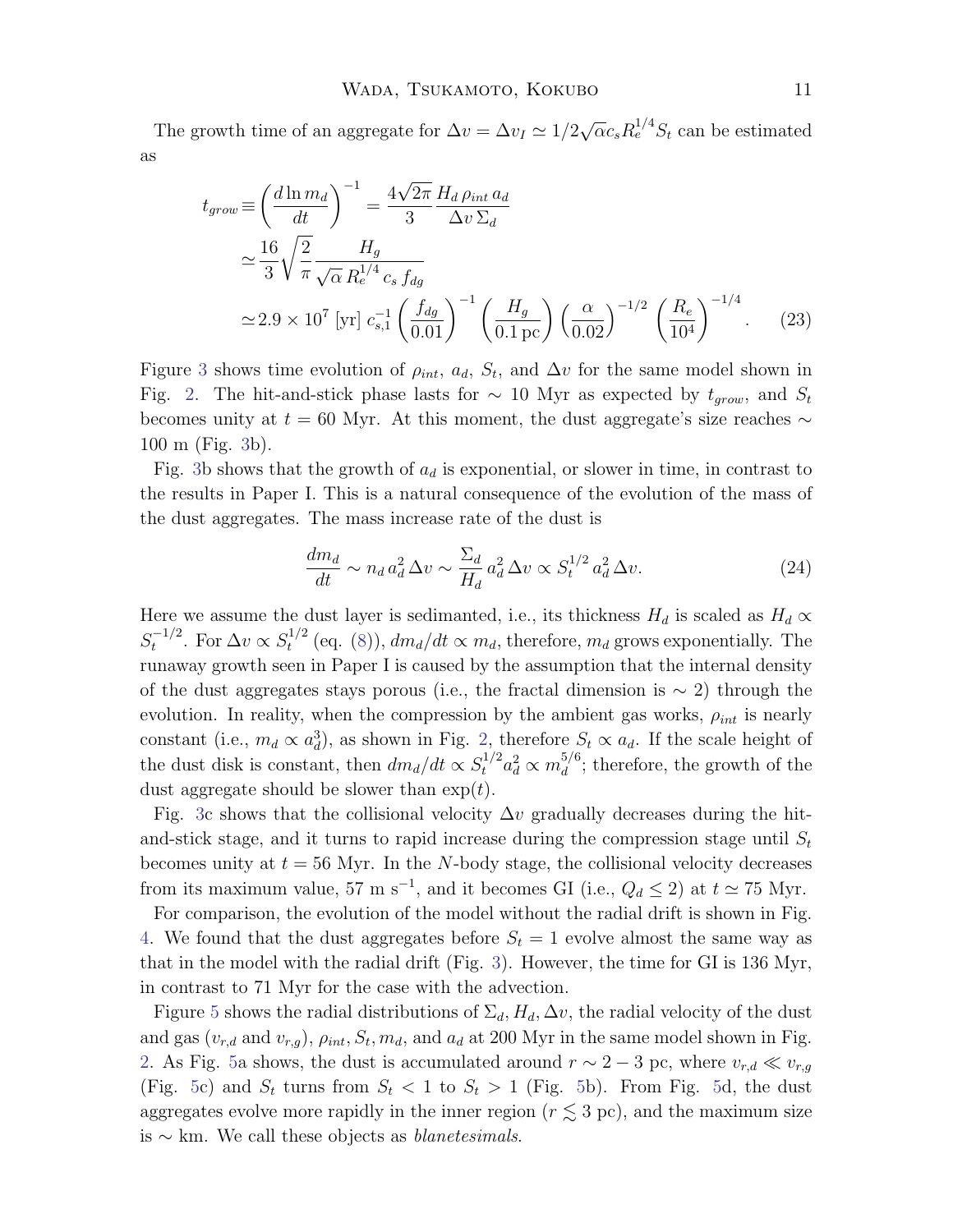

<span id="page-11-0"></span>**Figure 5.** Radial distribution of various quantities at  $t = 200$  Myr for the same model shown in Fig. [2.](#page-8-0) (a) Surface density of dust  $\Sigma_d$  and the scale height of the dust  $H_d$ . The gray line is  $\Sigma_d$  at  $t = 0$ . Note that the surface density of the dust decreases in the outer disk  $(r > 30 \text{ pc})$ , and the total mass of the dust is conserved. The vertical dashed line is the position of the snowline  $r_{snow} = 1.5$  pc. (b) Same as (a), but for the collision velocity  $\Delta v$ , the internal density of the aggregate  $\rho_{int}$  and the Stokes parameter  $S_t$ . (c) Same as (a), but for the radial velocity of the dust  $v_{r,d}$  and  $v_{r,q}$  normalized by the Kepler velocity  $v_K$ . (d). Same as (a), but for the mass and size of the aggregate,  $m_d$  and  $a_d$ .

## 4. DISCUSSION

## 4.1. Dependence on  $\alpha$  and  $M_{BH}$ .

In the models with the radial drift of the dust aggregates, we investigated how the maximum velocity of the collision  $\Delta v_{max}$  and the time for GI ( $\tau_{GI}$ ) depend on  $\alpha$  and  $M_{BH}$ . In Figure [6,](#page-12-0) we plot  $\Delta v_{max}$  and  $\tau_{GI}$  as a function of  $\alpha$  for  $M_{BH} = 10^6 M_{\odot}$  and  $10^{7}M_{\odot}$ . It shows that  $\Delta v_{max}$  depends on  $\alpha$ , and not on  $M_{BH}$ . If  $\Delta v_{max} \lesssim 80$  m s<sup>-1</sup> is necessary for collisional growth as numerical experiments suggested [\(Wada et al.](#page-17-4) [2009\)](#page-17-4), then  $\alpha$  should be  $\sim$  0.04 or smaller.

The behavior of the dust growth (e.g., Fig. [2\)](#page-8-0) does not significantly depend on  $\alpha$ and  $M_{BH}$ , but the timescale to reach  $S_t = 1$  is different as shown in Fig. [6b](#page-12-0). For example, for  $M_{BH} = 10^6 M_{\odot}$  and  $\alpha = 0.02$ , it takes ~ 60 Myr when  $S_t$  exceeds unity,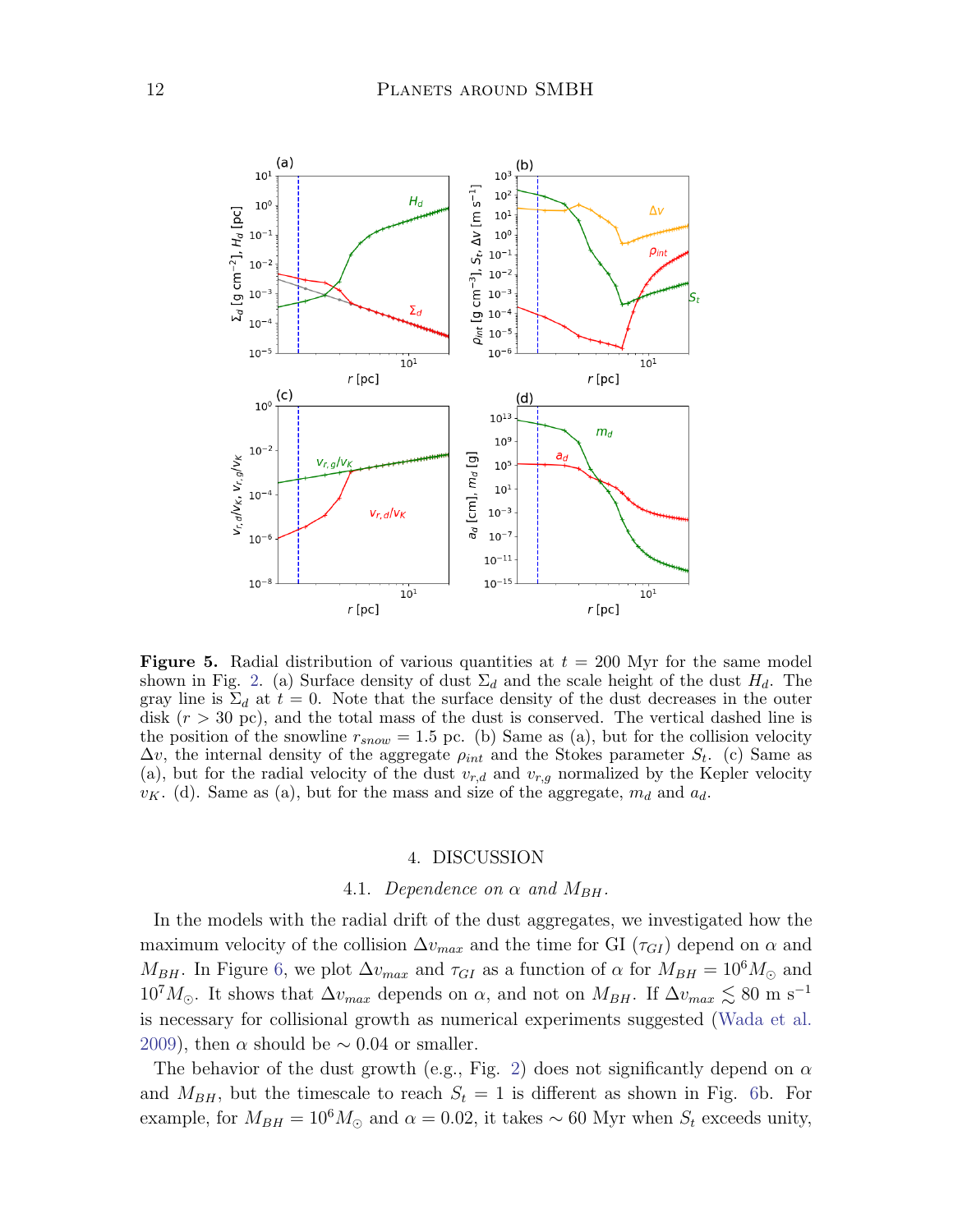

<span id="page-12-0"></span>**Figure 6.** (a)  $\Delta v_{max}$  as a function of  $\alpha$  in the models with the radial drift. Red and green crosses are  $M_{BH} = 10^6 M_{\odot}$  and  $10^7 M_{\odot}$ , respectively. The dotted line is the velocity limit for collisional destruction  $(80 \text{ m s}^{-1})$ . (b) Time for the gravitational instability  $(GI)$ as a function of  $\alpha$ . The filled circles are the time for GI and the open circles are the time for  $S_t = 1$ . Red and green circles are  $M_{BH} = 10^6 M_{\odot}$  and  $10^7 M_{\odot}$ , respectively. The  $\alpha$ corresponds to  $\Delta v_{max} = 80 \text{ m s}^{-1}$ , i.e.  $\alpha = 0.04$  is shown by the blue dotted line.

whereas it is ~ 225 Myr for  $M_{BH} = 10^7 M_{\odot}$  and  $\alpha = 0.02$ . This implies that smaller BHs may preferentially host blanets within a lifetime AGNs ( $\lesssim 10^8$  yr). Figure [6b](#page-12-0) shows that, for  $M_{BH} = 10^7 M_{\odot}$ , the blanetesimal disk may not become GI earlier than ~ 150 yr for  $\alpha$  < 0.04. For  $\alpha$  > 0.05 or 0.06, GI does not occur at  $r = r_{snow}$  in the models with  $M_{BH} = 10^6 M_{\odot}$  or  $10^7 M_{\odot}$ , respectively.

#### 4.2. Number and mass of blanets

In the final stage of the evolution, the *blanetesimal* disk can be gravitationally unstable, and it fragments into massive objects, i.e., *blanets* (see §2.3). Figure [7](#page-13-0) shows the radial distribution of the mass and typical separation between blanets,  $\lambda_{bl} \approx \lambda_{GI}$ (eq.[\(21\)](#page-7-1)). Two models with the radial drift for  $M_{BH} = 10^6 M_{\odot}$  with  $\alpha = 0.02$  and  $M_{BH} = 10^7 M_{\odot}$  with  $\alpha = 0.04$  are shown. For comparison, a model without the radial drift is also shown  $(M_{BH} = 10^6 M_{\odot}$  and  $\alpha = 0.02$ ). The mass of blanets ranges from  $\simeq 20 M_E$  at  $r = r_{snow}$  to  $\simeq 3000 M_E$  at  $r \sim 3.5$  pc for  $M_{BH} = 10^6 M_{\odot}$ , in contrast to the model without advection, which is  $M_{bl} \simeq 3M_E - 7M_E$ . For  $M_{BH} = 10^7 M_{\odot}$ ,  $M_{bl} \gtrsim 10^4 M_E - 10^5 M_E$  outside the snowline. However, this extraordinary massive blanet is unlikely, because it is comparable to the minimum mass of brown dwarfs  $({\sim 2 \times 10^4} M_E)$ . Therefore, the largest size of the blanets  $(R_{bl})$  would be maximally ~ 10× Earth's radius at  $r \sim 3$  pc for  $M_{BH} = 10^6 M_{\odot}$ , if the average internal density is similar to that of the Earth.

Number of blanets is  $\sim 8 \times 10^5$  at  $r = r_{snow}$  for  $M_{BH} = 10^6 M_{\odot}$  with  $\alpha = 0.02$ , provided that all the dust is converted to blanets through GI. From Fig. [7,](#page-13-0) the average distance between blanets would be  $\lambda_{bl} \sim 10^{-3}$  pc at  $r = r_{snow}$ . Therefore, the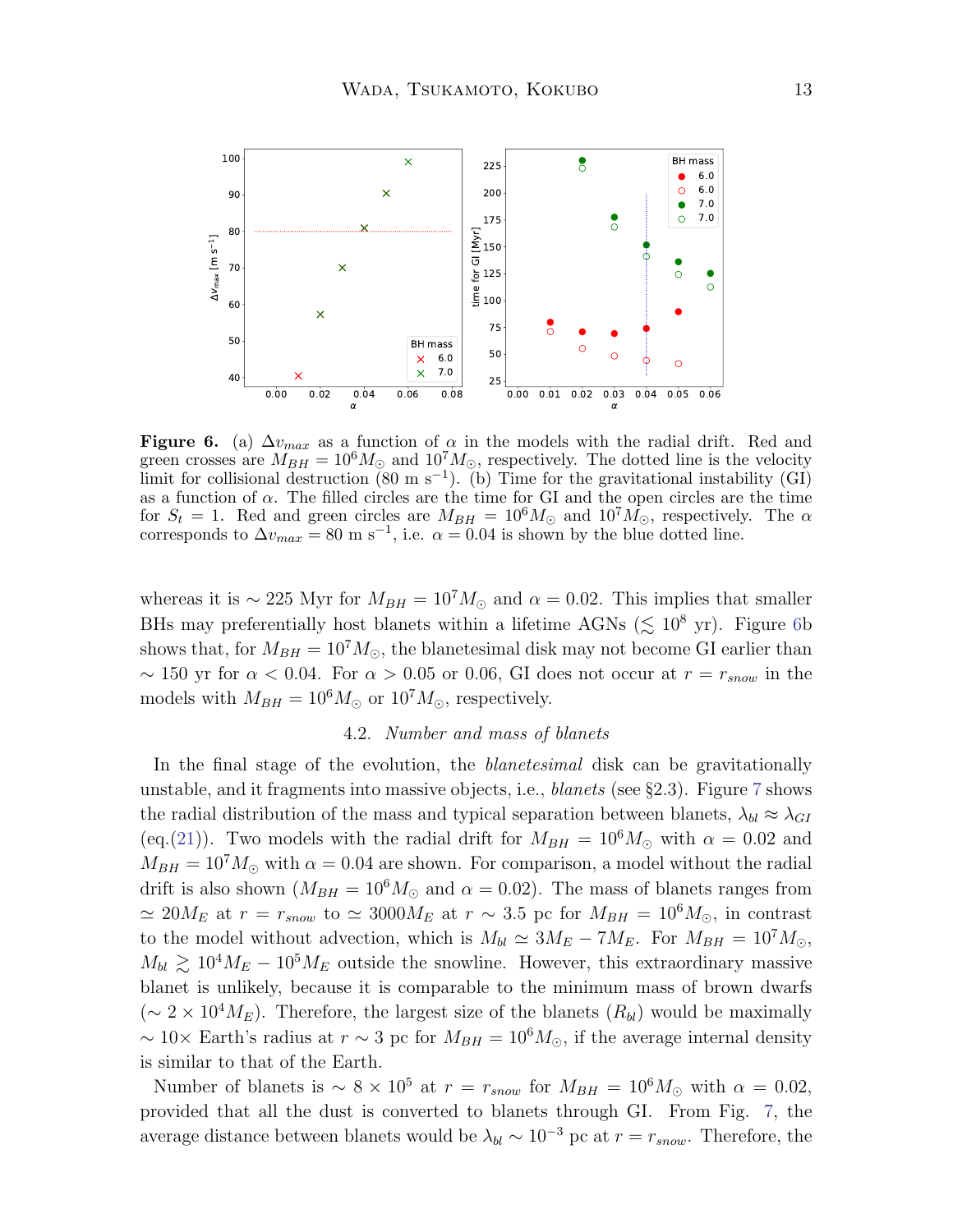system of blanets does not resemble any known exoplanet systems, in a sense that the "planets" are isolated, dominant objects in their orbits.

Is the swarm of blanets the final form of the system? The collisional time scale  $t_{coll}$ for the blanets can be estimated as:

<span id="page-13-1"></span>
$$
t_{coll}^{-1} = 4\sqrt{\pi} n_{bl} \,\sigma_{bl} \left( r_{coll}^2 + \frac{G \, m_{bl}}{\sigma_{bl}^2} r_{coll} \right),\tag{25}
$$

where where  $n_{bl}$  and  $\sigma_{bl}$  are the number density and velocity dispersion of the blanets, respectively.  $r_{coll}$  is the distance at the closest approach, which is  $r_{coll} \sim 2R_{bl}$  [\(Binney,](#page-17-24) [&Tremaine](#page-17-24) [2008\)](#page-17-24). The second term of eq.  $(25)$  represents the gravitational focusing, which enhances the collision rate. For  $n_{bl} \sim \lambda_{bl}^{-3} \simeq (10^{-3} \,\text{pc})^{-3}$ ,  $M_{bl} \simeq 20 M_E$ ,  $R_{bl} \simeq 3R_E$ , and  $\sigma_{bl} \sim \Delta v \simeq 30 \text{ m s}^{-1}$  (Fig. [3c](#page-9-0)), the collisional time is  $t_{coll} \approx 6 \text{ Gyr}$ . This can be shorter, if three-body encounters between a close-binary and a blanet are considered. Therefore, the blanet system could dynamically evolve in the cosmological time scale, and it would be interesting study the evolution by direct N-body simulations.



<span id="page-13-0"></span>Figure 7. Radial distribution of mass in the Earth mass  $M_E$  (solid lines) for the left vertical axis, and the critical wave length for GI  $(\lambda_{bl})$  by the dashed lines for the right vertical axis. The advection models for  $M_{BH} = 10^6 M_{\odot}$ ,  $\alpha = 0.02$  (blue) and  $M_{BH} = 10^7 M_{\odot}$ ,  $\alpha = 0.04$ (green) are shown in blue and green lines, respectively. The model without advection  $(\alpha = 0.02)$  is shown by orange lines. The blue and green vertical dotted lines are position of snowlines for  $M_{BH} = 10^6 M_{\odot}$  and  $M_{BH} = 10^7 M_{\odot}$ , respectively.

#### 4.3. Can blanets acquire a massive gas envelope?

It would be interesting to investigate whether blanets can obtain an atmosphere. If the Hill radius  $r_H$  of a blanet is larger than the disk scale height, the blanets may form a gap, then the obtained mass of the atmosphere depends on  $r_H$ . The Hill radius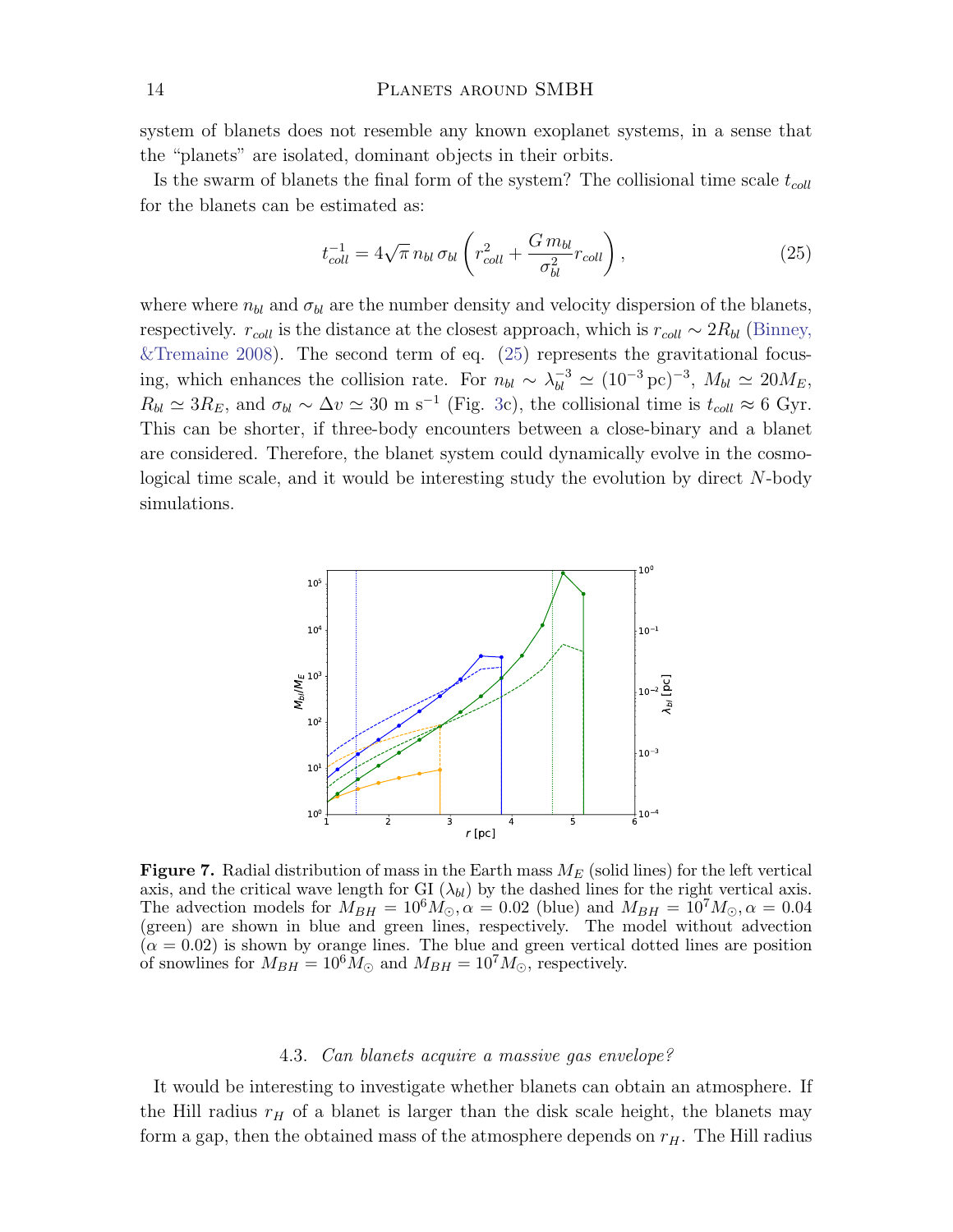of a blanet,  $r_H = (M_{bl}/3M_{BH})^{1/3} r$  is

$$
r_H \simeq 10^{-4} \,\mathrm{pc} \left(\frac{M_{bl}}{1000 \, M_E}\right)^{1/3},\tag{26}
$$

whereas the scale height of the gas disk at  $r = 1.5$  pc for  $M_{BH} = 10^6 M_{\odot}$  is,  $H_g \simeq$  $c_s/\Omega_K \simeq 2 \times 10^{-2} M_{BH,6}^{-1/2}$  pc, which is larger than  $r_H$ .

On the other hand, the Bondi radius is

$$
r_B \equiv \frac{GM_{bl}}{c_s^2} \simeq 1.3 \times 10^{-5} \,\text{pc} \left(\frac{M_{bl}}{1000 \, M_E}\right) \left(\frac{c_s}{1 \,\text{km s}^{-1}}\right)^{-2}.\tag{27}
$$

Therefore, we suspect that the mass of the atmosphere is limited by the Bondi accretion, rather than by a gap formation. If this is the case, the envelope mass would be

$$
M_{env} \sim \frac{4\pi}{3} r_B^3 \rho_g \tag{28}
$$

$$
\approx 10^{-7} M_E \left(\frac{M_{bl}}{1000 \, M_E}\right)^3 \left(\frac{c_s}{1 \, \text{km s}^{-1}}\right)^{-6} \left(\frac{\rho_g}{2 \times 10^{-21} \, \text{g cm}^{-3}}\right). \tag{29}
$$

However, if the Bondi radius is filled with the ambient gas during the orbital motion of a blanet, the envelope mass could be maximally

$$
M_{env} \sim 2\pi r_{bl} \cdot \pi r_B^2 \rho_g \sim 0.05 M_E,
$$
\n
$$
(30)
$$

for  $M_{bl} = 1000 M_E$  at  $r_{bl} = 1.5$  pc. The small  $M_{env}$  would suggest that the runway accretion of the gas to blanets and formation of massive "gas giants" are difficult, but it also depends on how quickly are the orbits of blanets filled with the gas. This is an interesting open question for future studies.

#### 4.4. Can other mechanisms of planet formation be applicable?

In this paper, we focused on the evolution of the dust aggregates based on the coagulation theories of dust monomers and the gravitational instability. Other formation mechanisms of planetesimals have also been proposed and extensively discussed in the planet formation community. Among them, we here look over the pebble accretion, secular gravitational instability (secular GI), and the streaming instability as possible mechanisms of blanetesimal formation. More quantitative analysis in the circumnuclear environment would be interesting for future studies.

The pebble accretion is an accretion process of small solid bodies (i.e., pebbles) to massive seed objects (e.g., planets or planetesimals) under the effect of the gas drag and gravity (e.g., [Ormel](#page-17-25) [2017;](#page-17-25) [Lambrechts et al.](#page-17-26) [2019\)](#page-17-26). In the present case, relatively massive aggregates could accumulate ambient smaller particles, then they could become more massive. However, the time scale conditions for the pebble accretion [\(Ormel & Liu](#page-17-27) [2018\)](#page-17-27), i.e.,  $t_{settl} < t_{enc}$  and  $t_{stop} < t_{enc}$  are not likely to be satisfied in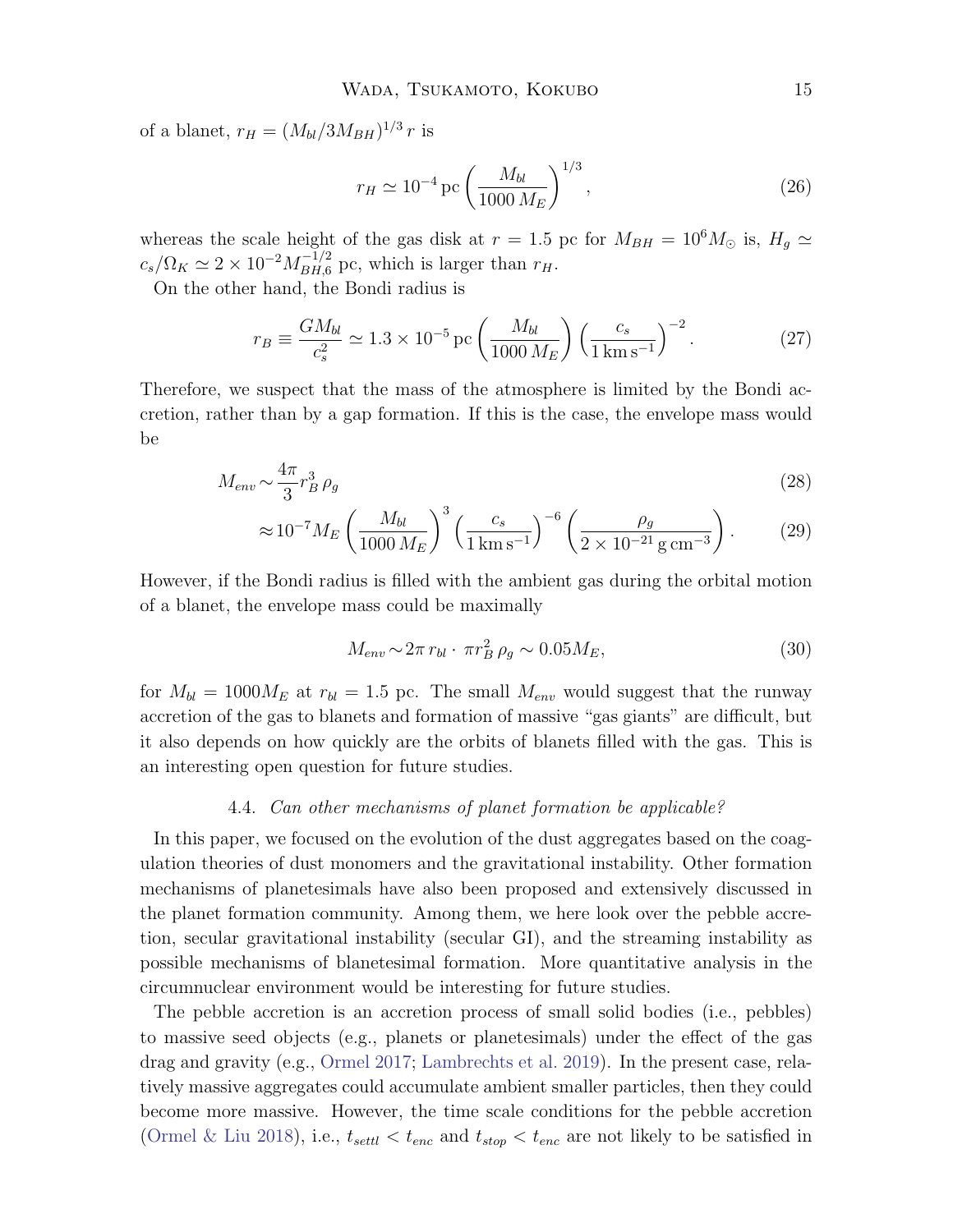the circumnulcear disk, where the settling time  $t_{sett}$  is the time needed for a particle to sediment to the massive objects, and the encounter time  $t_{enc}$  is the duration of the gravitational encounter time. In other words, the radial flux of pebbles due to the gas drag is too small in the region of  $S_t \ll 1$ . Moreover, the relatively large turbulent motion of the gas (i.e.,  $\alpha \gtrsim 0.01$ ) may prevent from the pebble accretion [\(Ormel &](#page-17-27) [Liu](#page-17-27) [2018\)](#page-17-27), in contrast to the circumstellar disk. Therefore, we do not expect that the pebble accretion is a major process as a formation mechanism of blanets.

The secular GI, which is the gravitational instability due to gas-dust friction, is another possible mechanism to form planets in the circumstellar disk [\(Youdin](#page-17-28) [2011\)](#page-17-28). According to [Takahashi & Inutsuka](#page-17-29) [\(2014\)](#page-17-29), the condition for this instability is expressed as

$$
\Gamma \equiv \left(\frac{\alpha}{4 \times 10^{-5}}\right) \left(\frac{f_{dg}}{0.1}\right)^{-2} \left(\frac{Q_g}{10}\right) \left(\frac{\eta}{0.01}\right) \lesssim 1. \tag{31}
$$

In the present case,  $\Gamma \sim 100$  for  $\alpha \gtrsim 0.01$ ,  $f_{dg} = 0.01$ ,  $\eta \sim 10^{-4}$  and  $Q_g = 2$ , therefore we do not expect the secular GI in the circumnuclear disk.

The streaming instability could be an effective mechanism to make condensations of dust particles, if the dust-to-gas mass ratio  $(f_{dg})$  is close to unity (e.g. [Youdin](#page-17-30) [& Goodman](#page-17-30) [2005\)](#page-17-30). According to numerical simulations by [Carrera et al.](#page-17-31) [\(2015\)](#page-17-31), coagulation of particles driven by the streaming instability depends on  $f_{dg}$  and  $S_t$ . They found that the streaming instability occurs for  $f_{dg} \sim 0.02$  for  $S_t \sim 0.1$ . In our case, the dust-to-gas mass ratio increases to  $f_{dg} \simeq 0.02 - 0.03$  from the initial value (0.01) outside the snowline due to the radial drift of the dust aggregates. However,  $S_t \gg 1$  in the region (Fig. [5b](#page-11-0)), therefore we do not expect that the streaming instability occurs in the circumnuclear disk.

## 5. SUMMARY

In this follow-up paper of [Wada et al.](#page-17-32) [\(2019\)](#page-17-32) (Paper I), we theoretically investigated a process of dust evolution around a SMBH in the galactic center. We proposed that a new class of astronomical objects, blanets can be formed, provided that the standard scenario of planet formation is present in the circumnuclear disk.

Here, we investigated the physical conditions of the blanet formation outside the snowline ( $r_{snow} \sim$  several parsecs) in more detail, especially considering the effect of the radial drift of the dust aggregates. We also improved the dust evolution model in Paper I in terms of the internal density evolution of the dust aggregates. We assumed the maximum collisional velocity for destruction, which was suggested by previous numerical simulations, as one of necessary conditions for blanet formation. We found that a dimensionless parameter  $\alpha = v_t^2/c_s^2$ , where  $v_t$  is the turbulent velocity and  $c_s$  is the sound velocity, describing the effective angular momentum transfer due to the turbulent viscosity in the circumnuclear disk should be smaller than 0.04 for the black hole mass  $M_{BH} = 10^6 M_{\odot}$ ; otherwise, the dust aggregates could be destroyed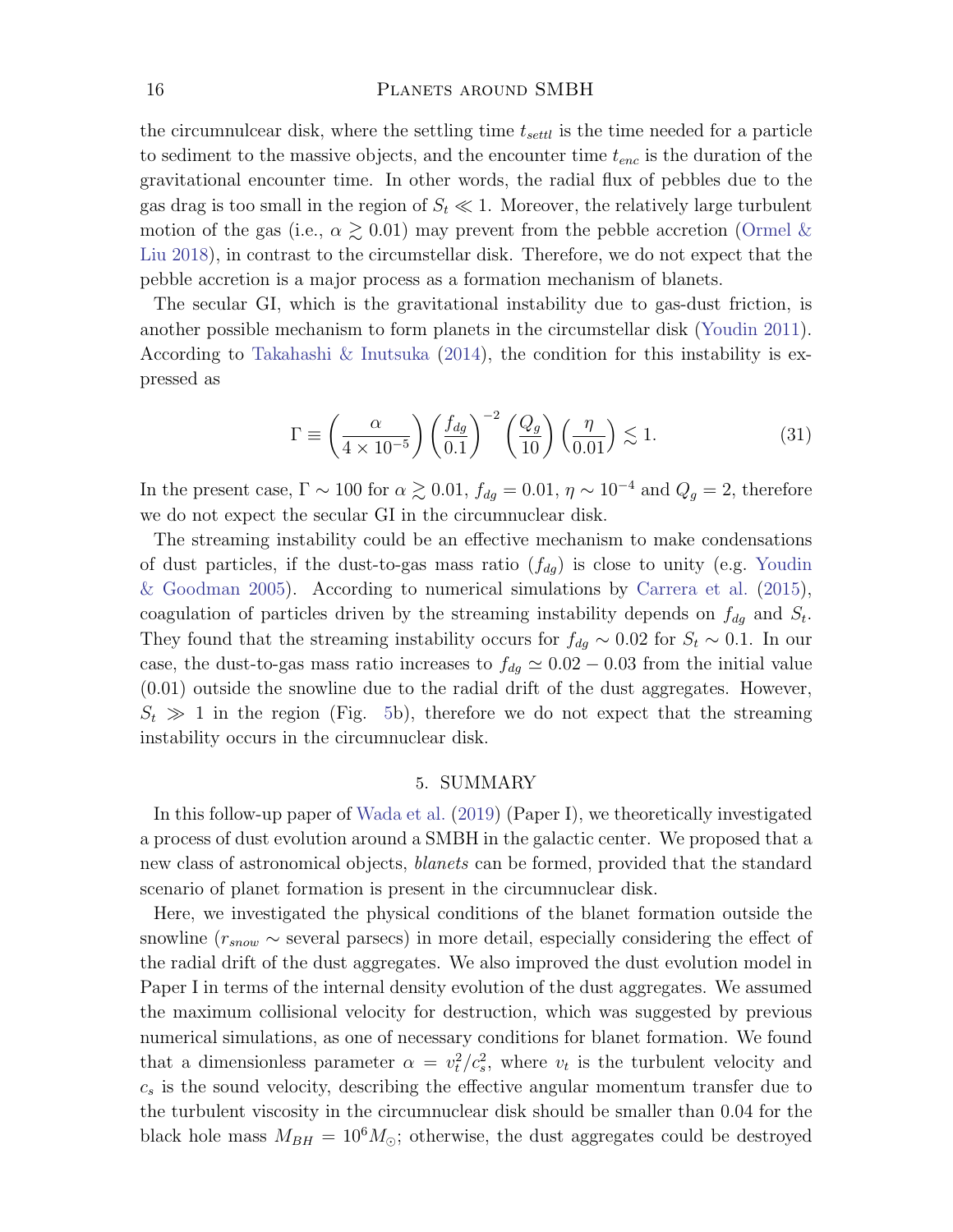due to collisions. The formation timescale of blanets  $\tau_{GI}$  at  $r_{snow}$  is  $\tau_{GI} \simeq 70{\text -}80 \text{ Myr}$ for  $\alpha = 0.01 - 0.04$ . The blanets  $(M_{bl})$  are more massive for larger radii; they range from  $M_{bl} \sim 20 M_E - 3000 M_E$  in  $r < 4$  pc, in contrast to  $M_{bl} = 3 - 7 M_E$  for the case without the radial drift.

The typical separations between the blanets, estimated from the wavelength of the gravitational instability, would be  $\sim 10^{-3} - 10^{-2}$  pc.

For  $M_{BH} \ge 10^7 M_{\odot}$ , the formation timescale is longer than ~ 150 Myr for  $\alpha \le 0.04$ . Although the gravitational instability of the blanetesimal disk takes place just outside the snowline  $(r = 4.7 \text{ pc})$ , they should not be blanets because they are more massive than the typical brown dwarf mass ( $\sim 3 \times 10^4 M_E$ ). Note that AGNs are often heavily obscured with dense gas even for hard X-rays [\(Buchner et al.](#page-17-33) [2014\)](#page-17-33) ( $N_{\rm H} > 10^{23}$  cm<sup>-2</sup>, i.e., Compton-thick). If this is the case, the snowline is located at the inner region (e.g.  $r \sim 2 - 3$  pc), and as a result, blanets with  $M_{bl} \sim 10 M_E - 100 M_E$  around  $M_{BH} = 10^7 M_{\odot}$  could be possible. Our results suggest that *blanets* could be formed around relatively low-luminosity AGNs during their lifetime ( $\lesssim 10^8$  yr). The system of blanets should be extraordinarily different from the standard Earth-type planets in the exoplanet systems. The blanets may acquire a rarefied atmosphere due to accretion of the gas in the circumnuclear disk (§4.3). The dynamical evolution of the swarm of blanets around a SMBH and whether they become more massive objects or destroyed due to collisions may be an interesting subject for future studies (§4.2).

### ACKNOWLEDGMENTS

We would like to appreciate the anonymous referee's many valuable comments. The authors also thank Hidekazu Tanaka for many thoughtful comments. This work was supported by JSPS KAKENHI Grant Number 18K18774.